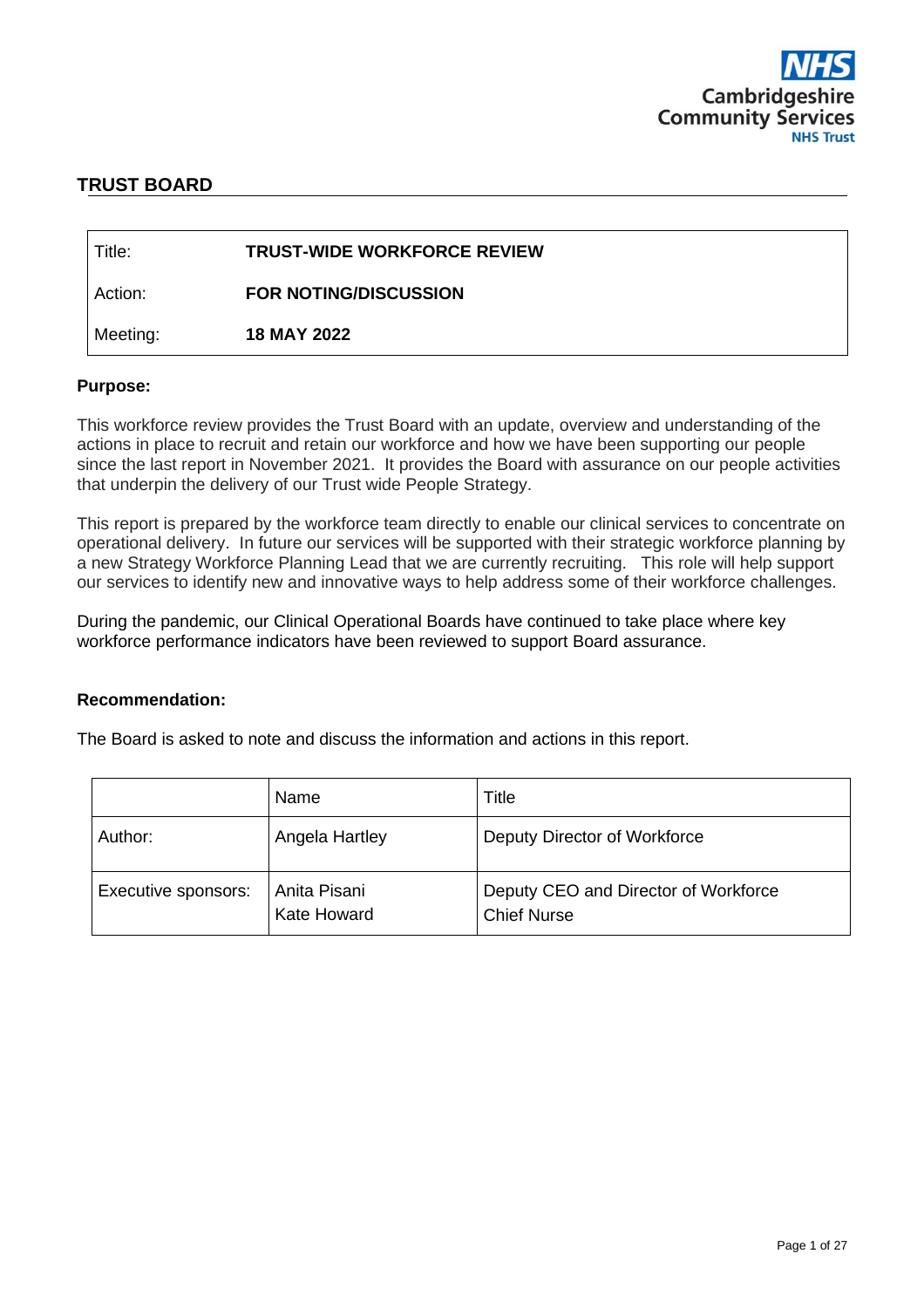# **Trust Objectives:**

| <b>Objective</b>              | How the report supports achievement of the Trust<br>objectives:                                                                                               |
|-------------------------------|---------------------------------------------------------------------------------------------------------------------------------------------------------------|
| Provide outstanding care      | The report demonstrates that the Trust and its leaders<br>undertake monitoring of staffing levels in order to maintain<br>safety                              |
| Collaborate with others       | Demonstrates close working with Health Education East of<br>England; other NHS and Care organisations and Higher<br>Education institutions, where appropriate |
| Be an excellent employer      | The report identifies improvements in line with the People<br>Strategy.                                                                                       |
| Be a sustainable organisation | The report identifies how the Trust seeks to ensure<br>sustainable workforce supply to meet our future staffing<br>needs                                      |

# **Trust Risk Register**

This report refers predominantly to actions associated with Board risks:

- Staff Morale and workforce challenges
- Compliance with Care Quality Commission standards

# **Legal and Regulatory Requirements:**

CQC Outcomes NHS Constitution – Staff Rights and Pledges NHS People Promise and People Plan

# **Previous Papers:**

| Title:                            | <b>Dates Presented:</b>       |  |      |       |
|-----------------------------------|-------------------------------|--|------|-------|
| <b>Bi-annual Workforce Review</b> | November 2019,                |  | July | 2020. |
|                                   | March 2021 and November 2021. |  |      |       |

# **Equality and Diversity implications:**

| <b>Objective</b>                                                                                                                                    |                   |                        |                                      |          | How the report supports achievement of<br>objectives:                                                                                     |            |                                    |          |                       |
|-----------------------------------------------------------------------------------------------------------------------------------------------------|-------------------|------------------------|--------------------------------------|----------|-------------------------------------------------------------------------------------------------------------------------------------------|------------|------------------------------------|----------|-----------------------|
| To support the development of a Trust wide<br>Anti-Racism Strategy and OD plan                                                                      |                   |                        |                                      |          | This report outlines the Workforce Diversity<br>and Inclusion activities and feedback from the<br><b>Cultural Diversity Staff Network</b> |            |                                    |          |                       |
| The paper describes work to support<br>To finalise the roll out of reverse mentoring as<br>part of all in house development programmes<br>mentoring |                   |                        |                                      |          |                                                                                                                                           |            |                                    |          |                       |
| We will measure the impact of our virtual clinical<br>platforms, ensuring that they are fully accessible<br>to the diverse communities we serve     |                   |                        |                                      |          | Not included in this report                                                                                                               |            |                                    |          |                       |
| We will ensure that the recruitment of our<br>volunteers is from the diverse communities they<br>serve                                              |                   |                        |                                      |          |                                                                                                                                           |            | Not included in this report        |          |                       |
| Age                                                                                                                                                 | <b>Disability</b> | Gender<br>Reassignment | Marriage<br>and Civil<br>Partnership |          | Pregnanc<br>y and<br>Maternity                                                                                                            | Race       | Religion<br>and Belief<br>$\Box$ x | Sex      | Sexual<br>Orientation |
| $x\square$                                                                                                                                          |                   | $x \Box$               | $x\Box$                              | $\Box$ x |                                                                                                                                           | $x\square$ |                                    | $\Box$ x | $\Box$ x              |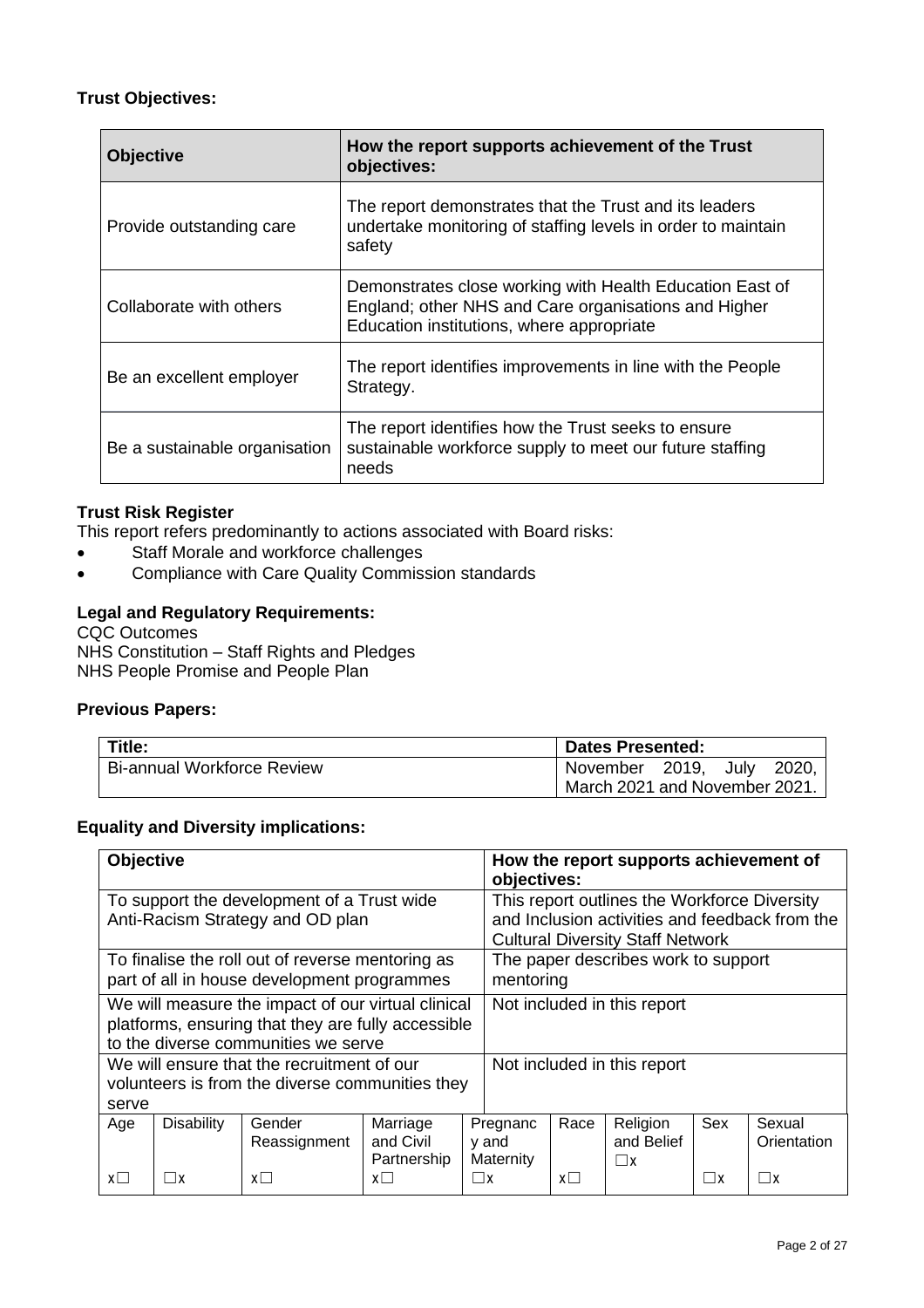# **1. INTRODUCTION**

This report details current workforce issues with a key focus being on the ongoing impact of Covid-19, workforce planning, supply, and retention.

# **2. ATTRACTING STAFF**

2.1 The Trust recruited 210 substantive and 45 bank staff between 01 October 2021 and 31 March 2022 (excluding those recruited into the Large Scale Vaccination (LSV) centres). Since November 2020, we have recruited over 2000 workers, through a range of routes, to support our LSV centers. Over 4000 volunteers have also supported service delivery. The Trust continues to experience recruitment challenges for a variety of reasons.

The key areas of workforce challenges continue to be:

- Luton District Nursing; Health Visitors, School Nurses, Audiologists and specialist safeguarding roles; Community Paediatrics;
- Dental Dental Nurses in South Cambridgeshire;
- Cambridgeshire and Norfolk Children's Services Cambridgeshire: Health Visitors in Cambridge City, Doddington and Wisbech;
- School Nurses in Cambridgeshire, Cambridge and administrative staff;
- Norfolk: SCPHNs in the HCP Norfolk East Locality and Just One Norfolk across all staff band 6 and below, challenges across Norfolk for SCPHN recruitment;
- Bedfordshire Health Visitors, Community and School Nurses.
- 2.2 The Trust continues as the lead provider of the LSV programme across both Cambridgeshire and Peterborough and Norfolk and Waveney. Working patterns and models in our centres are more agile, with a variety of different employment/contracts in place. Most workers supporting our centres do so on limited hours. Recruitment directly for the LSV programme paused at the end of March 2022 and there are currently no recruitment campaigns required for LSV for the foreseeable future.
- 2.3 To attract and retain staff, a number of local Recruitment and Retention Premia (RRP) are in place and the effectiveness of these is regularly reviewed. RRPs are a salary premium payable under national NHS terms and conditions where there is evidence of hard to recruit roles in a locality. Where these are in place, they are paid to both newly recruited and current staff working in those roles in that locality. Payments are made where a business case has been considered that payment would aid recruitment and/or retention in hard to fill roles. We work with other local NHS trusts to seek to ensure that through the use of RRPs we do not inadvertently enter salary hiking which becomes unsustainable and destabilises any one provider.

RRPs were last reviewed in August 2021. The outcome of that review is detailed below:

- **Health Visitors in Luton** to continue with the RRP for a further 12 months;
- **School Nurses in Luton** to continue with the RRP for a further 12 months;
- **Health Visitors in Wisbech** to continue with the RRP for a further 12 months;
- **Audiology in Luton** to continue with the RRP for a further 12 months;
- **Band 6 Health Visitors in Cambridge City and Doddington** RRP extended to cover these roles.

Subsequently RRPs were awarded in March 2022 to SCPHNs in the Norfolk Healthy Child Programme (HCP) East Locality and all band 6 and below staff in the HCP Just One Number Single Point of Access.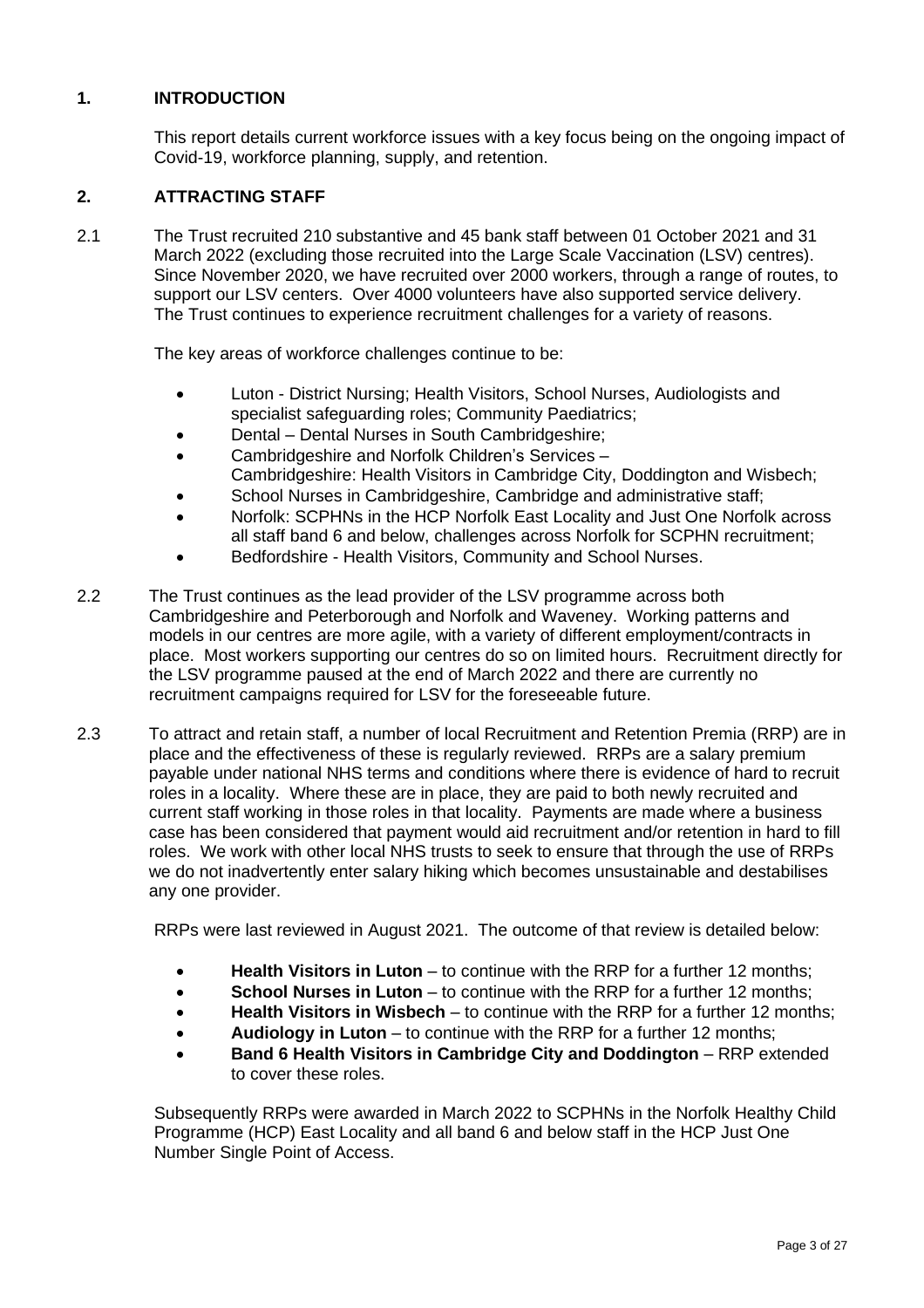2.4 As part of our commitment to develop a flexible and adaptable end to end in-house recruitment function the Trust has implemented the tried and tested recruitment administration system, TRAC. This went live on 25 January 2022. TRAC has both streamlined the work of the recruitment administration function and given appointing managers direct access to real time information. Although there is currently insufficient data to analyse the comparison of time to hire and other trust recruitment performance pre and post TRAC implementation, there is already evidence of increased advert views and applications by automatically posting on social media sites.

Flexible working/job share continues to be promoted in the majority of our adverts. In addition, services are being encouraged to advertise and offer relocation assistance and the Trust's policy has been revised to be more inclusive. TRAC and the recruitment team are utilising social media advertising as well as the more traditional NHS advertising. Adverts are now promoted on Linkedin, Twitter, FaceBook, Indeed, Jora and NHS Jobs which is reaching a wider pool of potential candidates. Adverts have also been updated to encourage applicants from diverse backgrounds.

- 2.5 Work is also underway to implement our actions arising from our review of the NHS wide 'If Your Face Fits' review of discrimination in recruitment practices. Actions so far include:
	- Job Descriptions and Person Specification: There is now guidance including removing discriminatory language, reduction in number of essential criteria and limiting desirable criteria.
	- Shortlisting: Ideally a minimum of two people to carry out shortlisting and should always include a culturally diverse panel staff member (as per demographic split of your area). Shortlisting should be completed independently, to prevent panel members being influenced by others in line with anti-discrimination.
	- Interview process- guidance for managers on the importance of planning for interviews and how to reduce bias in the interviewing process and having a culturally diverse panel member.

Detail of our internal If Your Face Fits review and next steps is attached at **Appendix 1**.

- 2.6 Sexual health services support General Practitioners (GPs) in training, and this can provide a source of future GPs with special interest to provide sessional work for us.
- 2.7 The Trust has hosted several trainees over recent years and successfully appointed former graduate trainees to substantive roles. The Trust has agreed to work with the BLMK ICS to offer a placement for a general management trainee in Luton Adult Services and an individual is on placement with the team now.
- 2.8 We continue to appoint staff using a values-based recruitment process with application forms including a values-based question to aid shortlisting. We also encourage other selection methods including relevant practical tests, presentations and in some services, patient/service user involvement.
- 2.9 Work continues to explore the greater involvement of service users in the selection process with service users often part of stakeholder panels or interview panels.
- 2.10 Both MS Teams and telephone interviewing has been used successfully during the pandemic. MS Teams is being used for the majority of our interviews; however, some faceto-face interviews are starting to occur as restrictions are eased.
- 2.11 We have procured a new Occupational Health service from 01 April 2022, Heales Medical, which we envisage will help streamline pre-employment checks. In the latter part of the year, it is our intention to review with the new provider options for TRAC and their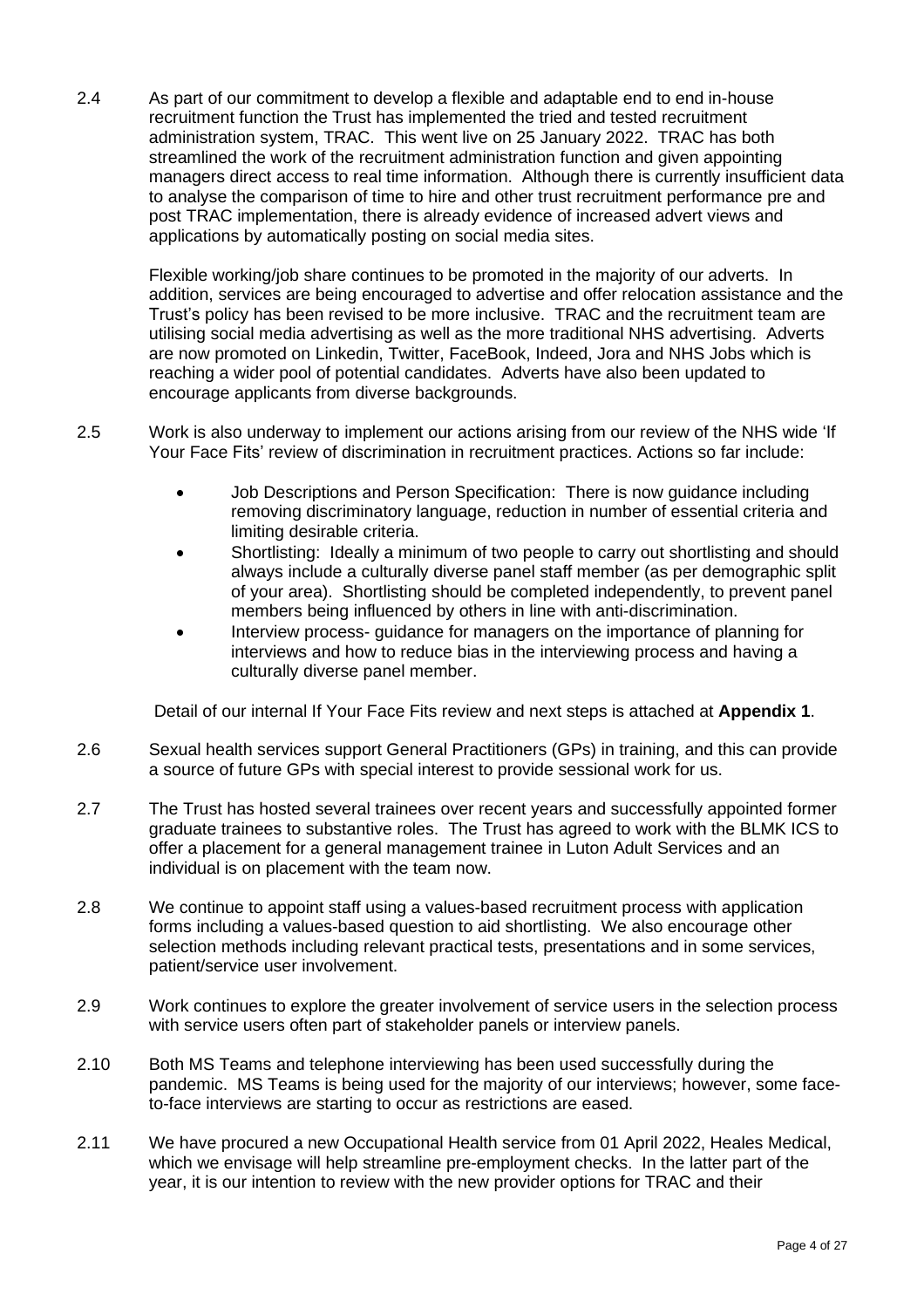occupational health system to interface directly to each other, which will help speed up preemployment checks.

- 2.12 The Trust continues to recruit and support staff undertaking professional training, including, Health Visitor, School Nursing, District Nurse Nursing and apprenticeships. There are a mix of internal and external appointments and these form part of our workforce supply solution identified in the services workforce plans. From October 2021 we have moved to guaranteeing a permanent role to all successful Health Visitor and School Nursing students on completion of their programme across the Trust.
- 2.13 Detailed recruitment plans in place for 0-19 Healthy Child Programme roles across the Trust. This includes more proactive advertising on social media and vimeo's promoting these careers.

#### 2.14 **International Recruitment – Adult Luton Services**

- 2.14.1 Adult Luton services has had issues recruiting and retaining Band 5 staff and is now planning to recruit 10 staff from overseas during 2022. Other community trusts have been successful in recruiting from overseas and our Chief Nurse has linked directly with them so that we can benefit from their learning.
- 2.14.2 International Recruitment is now a recognised strand of recruitment for healthcare staff to the NHS. NHS Employers have produced a toolkit to support NHS Trusts to recruit and retain international staff [https://www.nhsemployers.org/publications/international](https://www.nhsemployers.org/publications/international-recruitment-toolkit)[recruitment-toolkit](https://www.nhsemployers.org/publications/international-recruitment-toolkit)

# 2.15 **Current Plans for International Recruitment**

There are two recruitment pathways in place.

#### 2.15.1 CaptialNurse

- 2.15.1.1 We are in a partnership with East London Foundation Trust (ELFT), which is enabling the Trust to access CapitalNurse frameworks. CaptialNurse is a consortium of London trusts who work together to recruit and retain nurses and employ recruitment agencies to recruit nurses internationally.
- 2.15.1.2 Through this partnership we are expecting that there will be a specific day of recruitment of nurses from India be organised in late summer 2022. The recruitment agency will be responsible for sourcing the candidates, ensuring the candidates have the appropriate documentation and eligibility to work. Once they are appointed we will be responsible for all aspects of their visas, on-boarding, induction and pastoral care.

Candidates recruited through this pathway will be provided with OSCE Training in London.

#### 2.15.2 Recruitment from Overseas via Job Adverts

2.15.2.1 We are currently testing the recruitment of candidates from overseas who apply via NHS Jobs/TRAC and have several conditional offers made and are now completing the relevant ID and documentation checks, support visa applications, source and organise OSCE training and tests.

#### 2.16 **Professional and Pastoral Support**

2.16.1 Our pastoral and professional support programme will set the tone for how we are viewed by candidates both before interview and after arrival. A strong programme which is welcoming and supportive can influence whether candidates decide to accept an offer of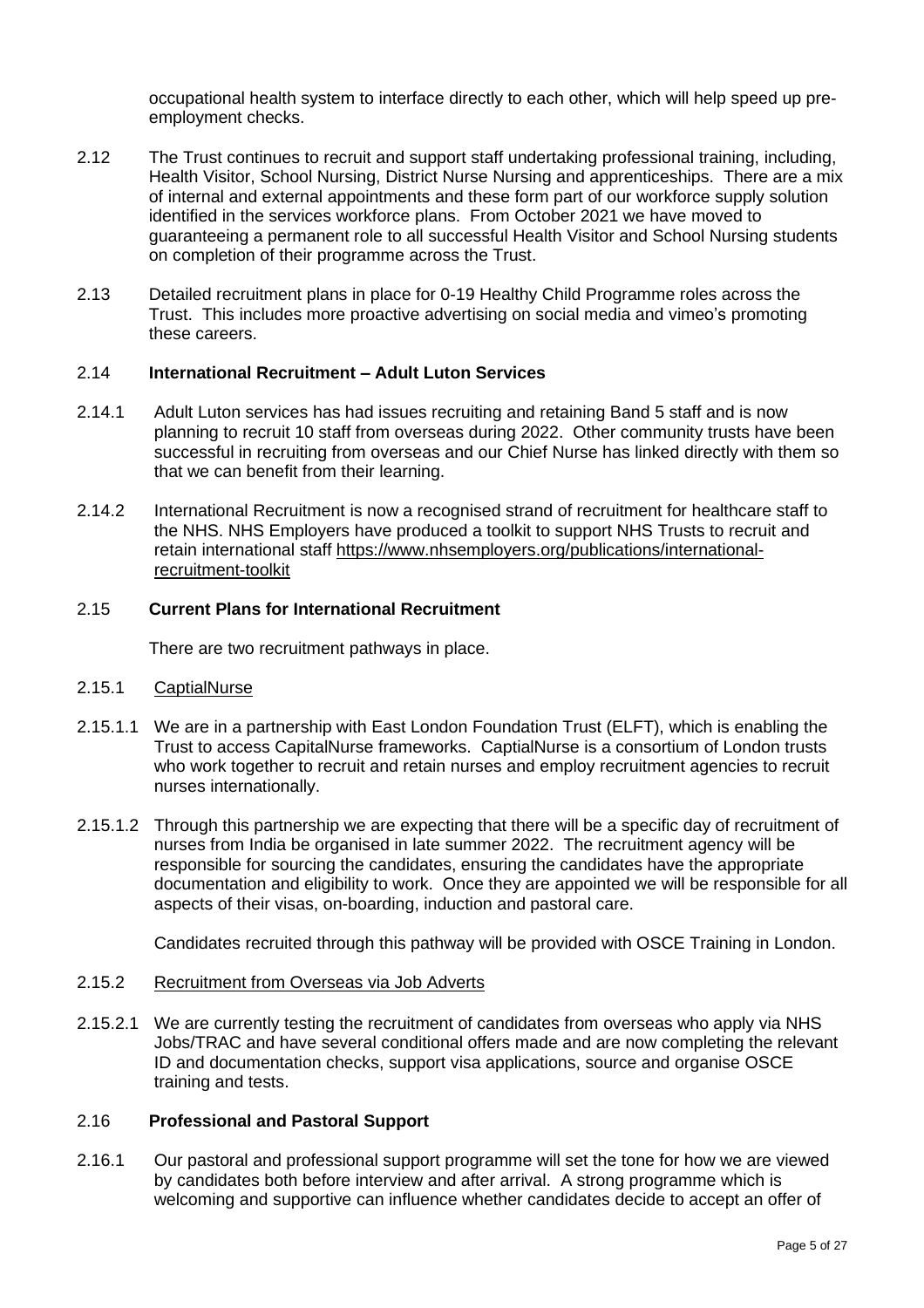employment from us, and once here, how long they stay. Our intention is to bring staff over, and to grow and enable them to develop.

- 2.16.2 Our programme for professional and pastoral support includes
	- Meet and greet at the airport;
	- Provision of free accommodation for at least the first two months;
	- Welcome pack which includes bedding, cooking utensils, basic foods;
		- Orientation and Connection to the local community including
			- o Banking, GP services, transport arrangements, community networks, shops, understanding the geography, support with finding more permanent accommodation;
	- Financial support Costs we will cover include visa application; flight to UK (up to £600); £1,000 welcome on arrival;
	- Driving Familiarisation and access to a pool car for work purposes;
	- Professional Development Fully funded OSCE training and test culturally appropriate12 month preceptorship programme after OSCE;
	- Career Development support after preceptorship.

# 2.17 **Strategic Workforce Planning**

- 2.17.1 Prior to the pandemic services undertook bi-annual worklforce planning, with the aim to have in place a 3-5 year strategic plan, alongside a 1-2 year operational plan. To support our services and to ensure all services have a 3-5 year strategic workforce plan in place we are currently recruiting to a Strategic Workfore Planning Lead role.
- 2.17.2 The Human Resources (HR) Team are currntly finalising a guide for leaders on a range of recruitment and retention financial incentives, which could be used, to address workforce challenges in the future. The aim is to have a range of options available which can be quickly applied when required. These will include options for referring a friend, golden hellos, retention payments, etc.
- 2.17.3 We are currently exploring the possiblity of extending our large scale vaccination centre administrative bank across the whole Trust. This would provide greater access for our services to temporary administrative cover, which at times has proved difficult to secure.

# **3. SUPPORTING STAFF TO STAY IN THE ORGANISATION**

The retention of our workforce, (our 'stay' strategy), is a key part of the role of our people managers and our workforce planning activities. Currently 52% of our staff will still be below their earliest retirement age in 10 years' time and therefore retaining them is as important as attracting new staff. Much of this report includes the support the Trust offers to encourage staff to stay, by engaging with them, listening to and acting on their feedback, treating them with dignity and respect, supporting their development, career aspirations and current career choices and addressing issues when things go wrong at work in a kind, compassionate and fair way. We recognise that most of our workforce perform well and are happy in their current role, so we place as much emphasis on supporting them as we do in supporting those who have the ability and desire to progress.

# 3.1 **Appraisals**

3.1.1 Embedded into our annual appraisal, career and personal development planning discussions, is the importance of managers talking with individuals about their career aspirations. This supports our 'stay' strategy as it provides a solid platform for succession planning within our different service areas. It also prompts a conversation into any stresses and strains that an individual may be experiencing so that this can be constructively addressed.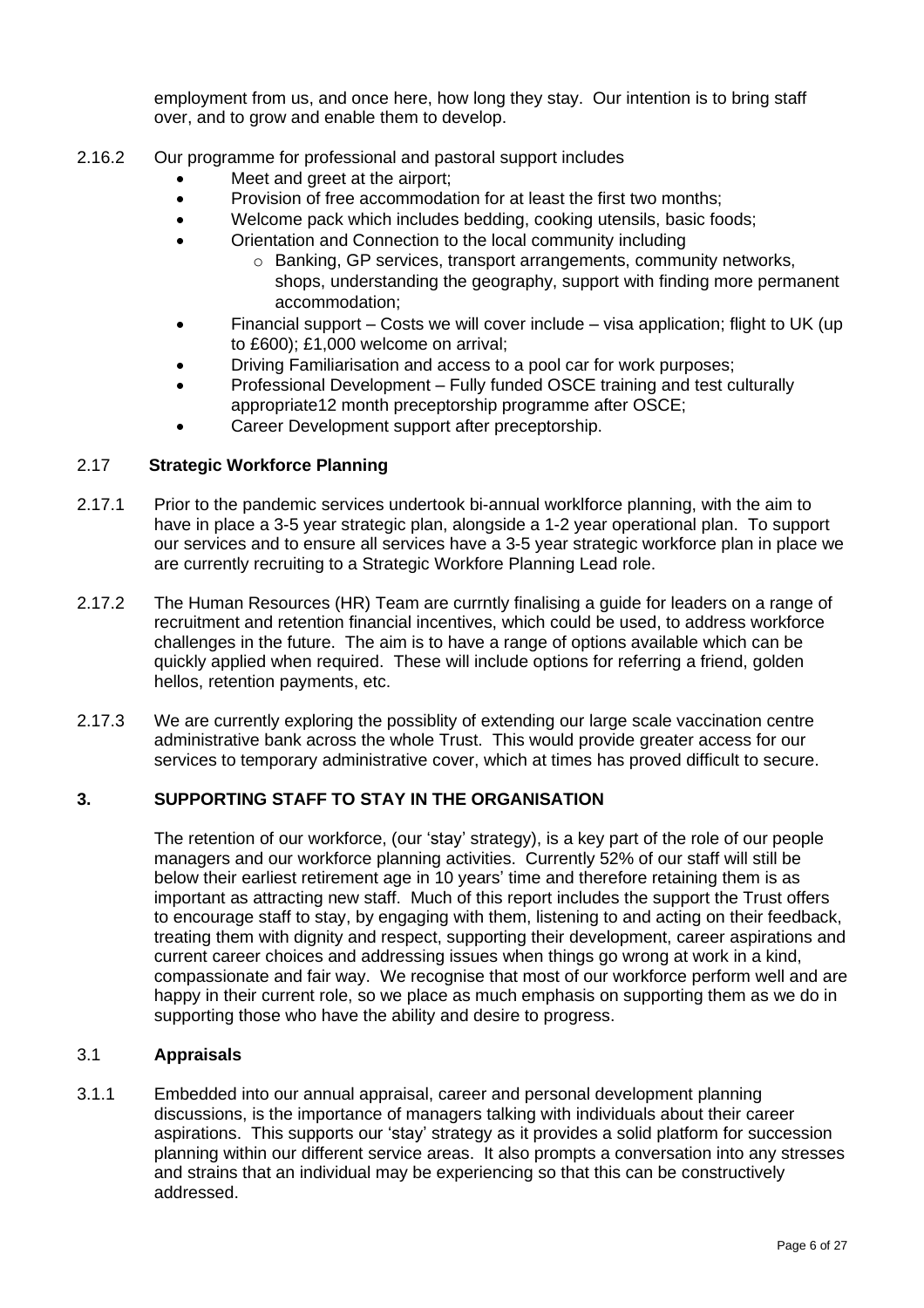- 3.1.2 Our process of asking staff to give confidential feedback on the quality of their appraisal conversation, including how it helps them perform in their role, was updated at the end of 2021, using a new online questionnaire and to date uptake of this has been low. However as detailed in this report, reviewing, training in, and promotion of, the value of good appraisal conversations, to support staff to make the link between the work they do and the success of their service and the Trust, is underway as part of our 2021 Staff Opinion Survey actions.
- 3.1.3 As a result of the current situation, an action plan is being formulated to overhaul the appraisal system, and in particular to improve the ways in which feedback is collected.
- 3.1.4 We now intend to put into place a range of new measures to ensure that managers and members of staff who are appraised are both able to give full feedback on their views of the experience. These will include:
	- Increased communications for staff on how to access the survey as well as the regular inclusion of a standard reminder and link to the survey;
	- Add into appraisal paperwork which is currently being updated;
	- Include in Appraisal Training sessions;
	- Update on Intranet;
	- HR Business Partners to promote with leadership teams etc;
	- Workforce information appraisal reporting inbox message to have the link, replacing the previous system of sending a list to training team to send survey out.

# 3.2 **Training and Development**

- 3.2.1 The Trust offers a wide range of training and development, both in house and delivered externally. We also operate a 70:20:10 approach to learning and development, valuing experiential learning (70), learning from others (20) and a smaller level of taught/traditional/classroom learning (10).
- 3.2.2 The Covid-19 pandemic and the move towards different ways of working as a result has created a catalyst to reconsider how we deliver training and development interventions and ways to use technology in training as we move to 'living with covid'. We have delivered recruitment and selection training, care certificate, action learning sets, Step on Up, team development session, leadership forum and corporate induction via Microsoft Teams. The communications team has also created a VIMEO channel for online learning sessions that are recorded, to create a resource for learners to revisit at a later date.
- 3.2.3 The Training Team are continually developing their skills in delivering online and virtual training and are reflecting on the evaluation feedback and learning so far. To support this new way of learning, we have developed further our online and virtual training offer and to upskill other staff (Train the Trainer), such as the Service Redesign and Safeguarding Teams.
- 3.2.4 Evaluation of online training has been undertaken and indicates that the use of technology has meant training is more accessible, with staff to join training from any location without travel time. This is increasing networking opportunities and is helping to breakdown geographical barriers and MS Teams learning lends itself well to small group learning such as action learning sets, care certificate workshops, 1:1 coaching, making the difference (with small teams) and appraisal training.
- 3.2.5 There are also financial and time saving benefits. We will consider these benefits alongside the value of face-to-face interventions, and some face-to-face training will be reintroduced when safe to do so, as part of a mixed model of development activities. This plan fits in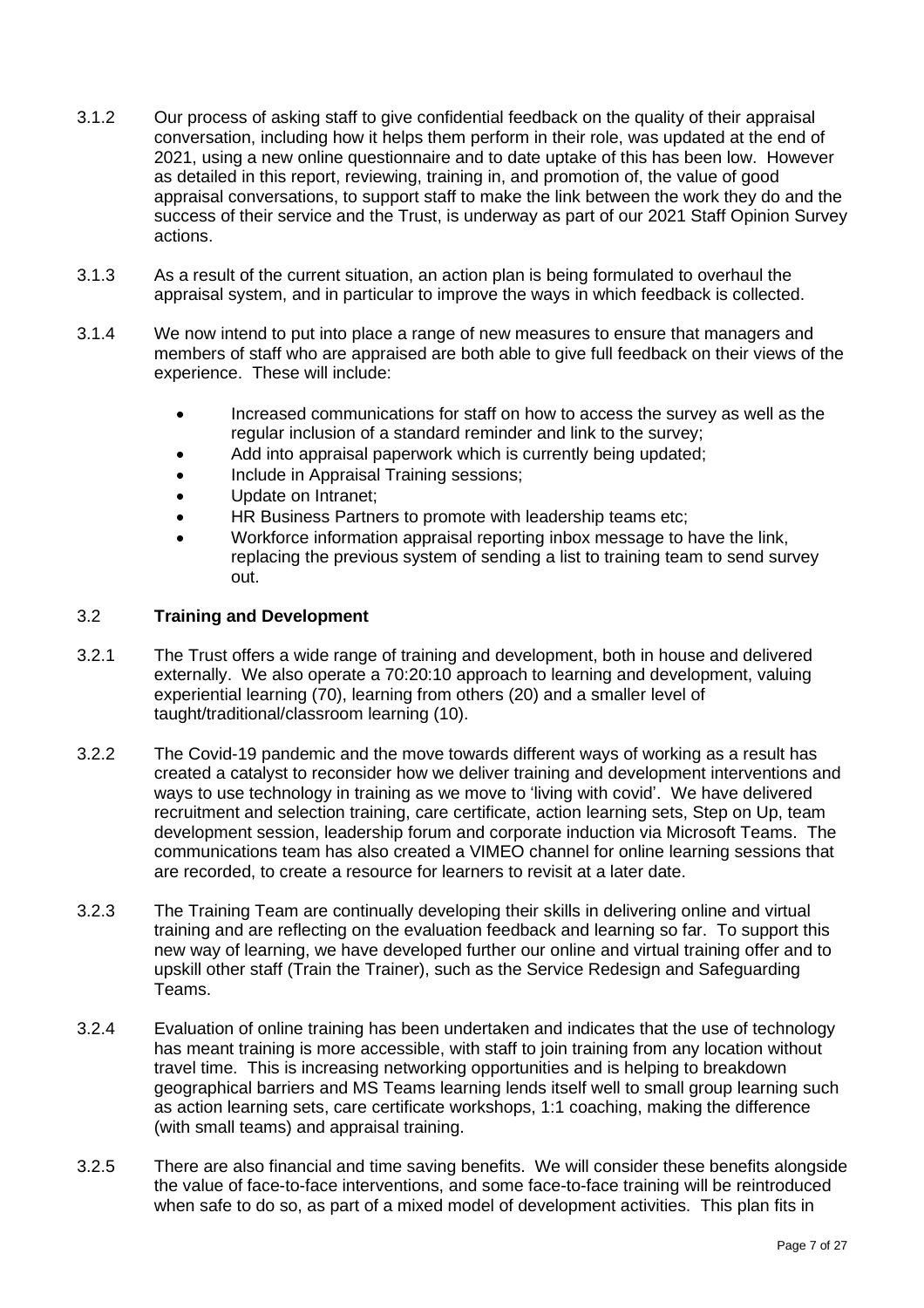with and support the Trusts Digital strategy, as we move towards greater use of digital technology in all that we do.

- 3.2.6 The following programmes are continuing to be delivered currently throughout on MS Teams:
	- Care Certificate (all modules);
	- Chrysalis Action Learning Sets;
	- Coaching and mentoring support;
	- Functional skills;
	- Induction;
	- Making the Difference:
	- Personal Resilience (Power Skills);
	- Step On Up;
	- Amazing Managers;
	- Appraisal training;
	- Diversity mentoring;
	- Coaching Conversations;
	- Delivering Online Training Train the Trainer;
	- Drop-in Question and Answers for new staff;
	- Group Myers-Briggs Type Indicators (MBTI);( Group and Individual);
	- Personal development;
	- Positive conversations and mindset have been embedded into all group training and making the difference training;
	- Mental health first aid refresher training.
- 3.2.7 We also introduced a coaching apprenticeship programme and held a virtual Chrysalis (Cohort 10) graduation ceremony and an Apprenticeship Celebration event.
- 3.2.8 We will restart the following as soon as staff capacity and covid restrictions permit:
	- Compassionate teams (in a revised format);
	- Performance mentoring and leadership;
	- Work experience (school aged young people).

# 3.3 **Staff Engagement**

# 3.3.1 Staff Opinion Survey

- 3.3.1.1 Research evidence shows that a highly engaged workforce will achieve better patient satisfaction and outcomes; therefore, we continue to pay particular attention to how engaged and valued our staff are feeling. The best way of getting this feedback from staff is through the annual Staff Opinion Survey (SOS) and our quarterly staff Friends and Family Survey.
- 3.3.1.2 The results of the 2021 SOS were received in March 2022 with a response rate of 53% with a total of 1417 questionnaires were completed. Percentage breakdown by Directorates was as follows:
	- Ambulatory 54%
	- Bedfordshire and Luton Adults 50%
	- Bedfordshire Children's 48%
	- Cambridgeshire and Norfolk Children's 51%
	- Corporate 79%
	- $\bullet$  LSV 49%
	- Luton Children's 49%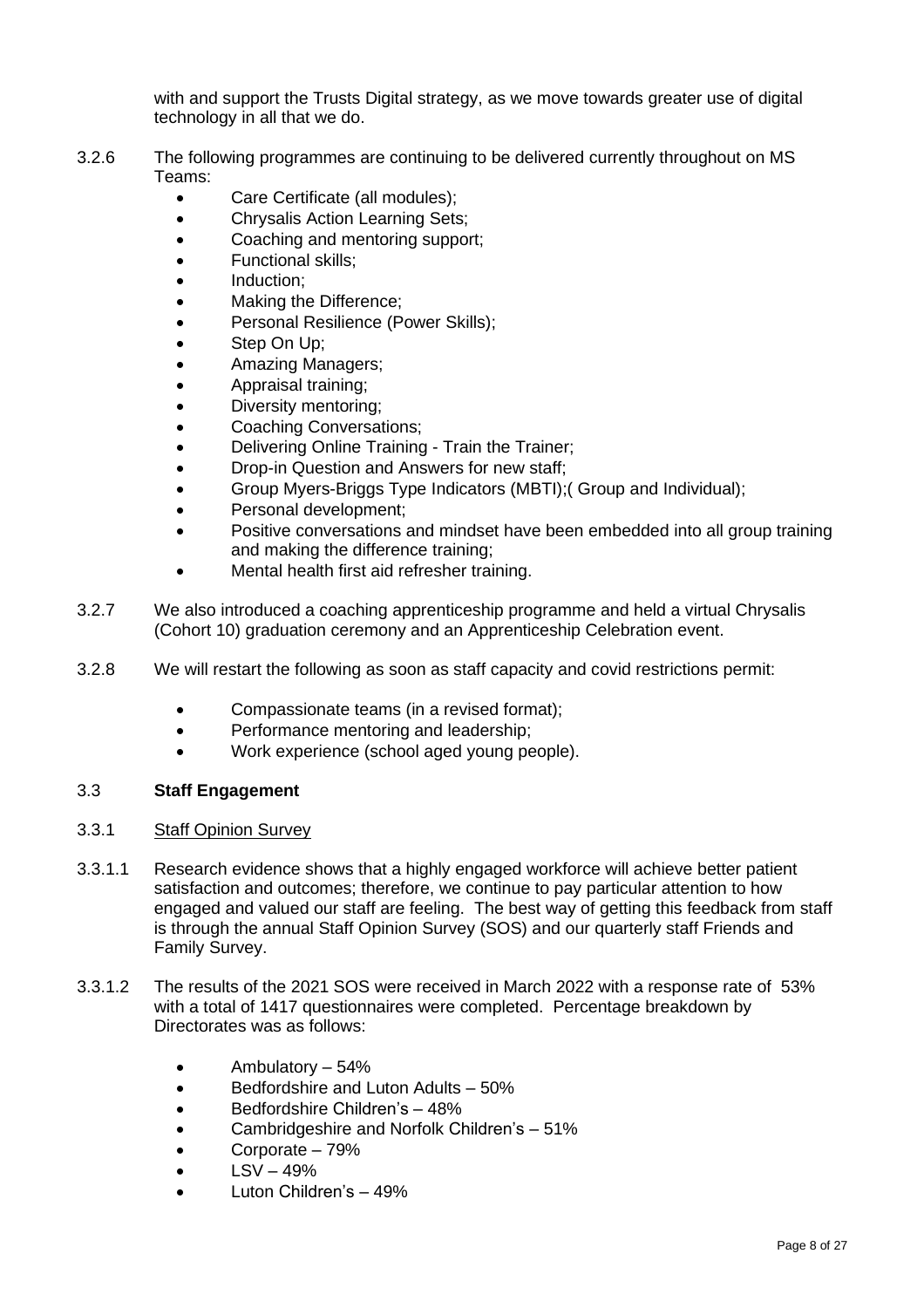3.3.1.3 Overall feedback was marginally less positive than in previous years, however, the Trust still came top in terms of staff experience of working for the trust in 8 out of the 9 People Promise themes across all trusts in the East of England.

> The improvement areas from the 2021 Survey have been agreed and an Implementation group established. A summary of these improvement areas is detailed below:

|                                                                                                                                                                                                                                                                                                                                                                                                                                 | 2021 Survey Improvement Plan (for implementation 2022/23)                                                                                                                                                                                                                                                                                                                                                                                                                                                                                                                                                                                                                                                                                                                                                                            |  |  |  |  |  |
|---------------------------------------------------------------------------------------------------------------------------------------------------------------------------------------------------------------------------------------------------------------------------------------------------------------------------------------------------------------------------------------------------------------------------------|--------------------------------------------------------------------------------------------------------------------------------------------------------------------------------------------------------------------------------------------------------------------------------------------------------------------------------------------------------------------------------------------------------------------------------------------------------------------------------------------------------------------------------------------------------------------------------------------------------------------------------------------------------------------------------------------------------------------------------------------------------------------------------------------------------------------------------------|--|--|--|--|--|
| Area for Improvement from<br>2021 Survey                                                                                                                                                                                                                                                                                                                                                                                        | <b>Action Plan</b>                                                                                                                                                                                                                                                                                                                                                                                                                                                                                                                                                                                                                                                                                                                                                                                                                   |  |  |  |  |  |
| To strengthen our response to any act of<br>violence or aggression from service<br>users, including to fully implement the<br>national safety standard 'Prevention of<br>violence and aggression' and to provide<br>support and information/ training for<br>managers and staff in handling issues as<br>they arise.                                                                                                            | Key discussion at next Health and Safety committee:<br>$\bullet$<br>Agree actions, and report to May 2022 Wider Executive<br>progress on implementation of the Prevention of<br>Violence and Aggression Standard, including identifying<br>safe spaces/wobble rooms where staff can go to have<br>time and space to deal with what has just happened to<br>them, with support and resources in these areas to help<br>them.<br>Development session at Leadership Forum on<br>$\bullet$<br>implementing the Violence and Aggression by Members<br>of the Public Policy.<br>Review, update and re publish policy guidance and<br>support for staff following an incident.                                                                                                                                                              |  |  |  |  |  |
| Improve the appraisal experience of staff as<br>a supportive conversation, which values their<br>role in their service and allows for so that<br>staff feel they can develop and there are<br>clear progression pathways.                                                                                                                                                                                                       | Review/update and run Appraisal Conversation training<br>$\bullet$<br>for managers and staff.<br>Review number of appraisals any one manager is<br>$\bullet$<br>undertaking, in line with Trust guidance.<br>Explore any value to using ESR appraisal functionality<br>$\bullet$<br>(although this is about recording, not the value of the<br>discussions).<br>Review and implement timely feedback on the appraisal<br>$\bullet$<br>experience of staff and share with relevant service leads.                                                                                                                                                                                                                                                                                                                                     |  |  |  |  |  |
| To learn from the pandemic about flexibility<br>and kindness when working with colleagues<br>with health conditions which impact on their<br>daily lives and make this the norm.<br>Embed true allyship into our culture and take<br>steps to ensure our disabled workforce do<br>not face discrimination in any form from<br>managers, colleague, or members of the<br>public, including abuse, violence, bully<br>harassment. | Implement the living our values/civility and resect OD<br>$\bullet$<br>plan and wider offer of diversity mentoring to foster<br>understanding.                                                                                                                                                                                                                                                                                                                                                                                                                                                                                                                                                                                                                                                                                       |  |  |  |  |  |
| To listen to the experiences of our culturally<br>diverse staff and to take steps to inform,<br>educate and upskill all managers and staff in<br>actively challenging prejudice, being a true<br>ally and in taking steps to ensure our<br>culturally diverse workforce do not face<br>discrimination in any form from manages or<br>colleague and any abuse from members of<br>the public is promptly dealt with.              | Re-commission the Garnett Foundation (or similar) to<br>run session in all services, focusing on anti-racism.<br>Support all anti-racism actions and implement agreed<br>$\bullet$<br>workforce specific actions.<br>Develop and deliver (or commission) D and I training for<br>$\bullet$<br>all line managers and all staff in Allyship, where possible<br>in collaboration with ICS colleague organisations.<br>Set as a non-negotiable objective for ALL staff, to<br>$\bullet$<br>actively challenge their own prejudices and biases and to<br>call out inappropriate behaviour of others including those<br>more senior to them, with assurance of protection from<br>the Trust from any negative repercussions.<br>To demonstrate to all staff the steps the Trust is taking to<br>meet the Prevention of Violence standards. |  |  |  |  |  |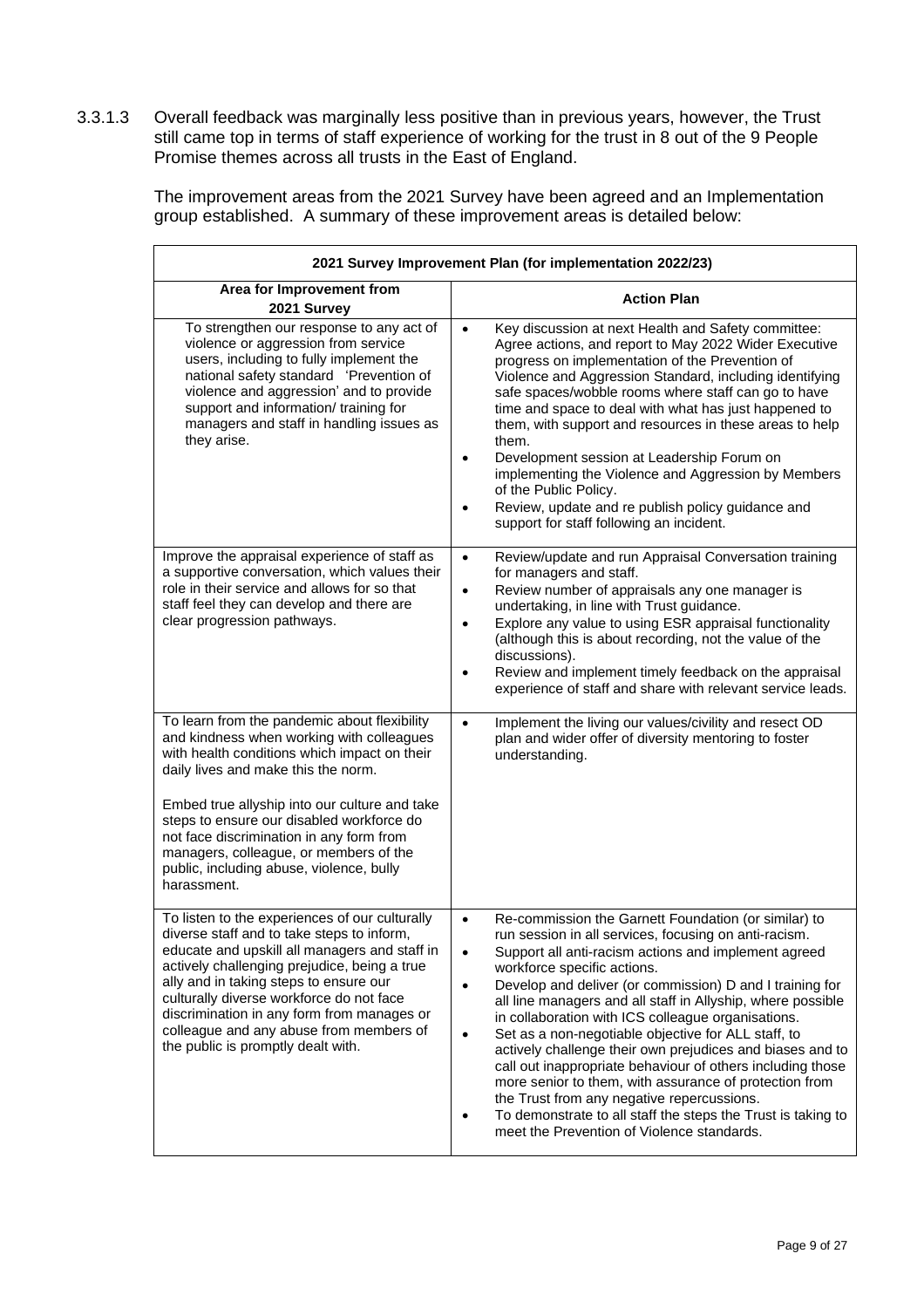# 3.4 **Flexible Retirements/Retire and Return**

The Trust continues to offer flexible retirement as an alternative to staff retiring completely. This is particularly helpful as some clinical staff groups can retire with their NHS Pension at 55 when many people are not ready to stop working completely. This is available on request and is accommodated wherever possible and supports the retention of knowledge and skills whilst freeing up roles for progression for other staff. Guidance is available for managers and staff on the different flexible retirement options.

# 3.4.1 Return To Practice

The Trust has introduced a process to support former NHS professionals wishing to return to practice. In the past we have supported requests for placements as part of an individual's return to practice, on an ad hoc basis. We are now moving to having a formal intake (if there is sufficient interest) on a regular basis in line with our local Higher Education Institutes (HEI) return to practice programmes.

During the pandemic, the requirements for the formal re-training were relaxed to help support the NHS, and we want to build on the interest this generated to support those wishing to return to the NHS longer term.

# 3.5 **Staff Health, Wellbeing and Attendance**

Supporting staff when they are unwell, minimising the negative and promoting the positive health benefits of work and proactively managing staff attendance remains a key priority for the Trust.

Sickness absence levels continue to vary across the Trust and have been affected by the pandemic, to some extent due to cases of Covid, however over the past 6 months more are related to the cumulative impact on our staff of working through the pandemic.

We are continually reviewing and improving the support being provided. Examples being:

- support offered by the manager.
- support and expertise from the Human Resources Team.
- access to the rapid MSK (Back care) services.
- union representatives support and guidance.
- access to occupational health.
- access to confidential 24/7 counselling services.
- health and wellbeing conversations at management supervision and appraisals.
- Covid-19 risk assessments.
- our 'Stepped Approach' Psychological support offer to staff during Covid-19.
- higher level psychological support offers from neighbouring Mental Health Trusts.
- launch of Health and Wellbeing Champions and their support network event and closed Facebook group.
- appointing a NED Wellbeing Guardian.
- Medical Director; Chief Nurse and Director of Workforce conversations with managers and staff.
- supporting managers to have wellbeing conversations and a focus on their teams' wellbeing as part of their management responsibilities.

Line managers and the HR Team support the Trust's personalised approach to managing staff attendance, supporting a focus on the individual and their personal circumstances rather than on an impersonal application of policy.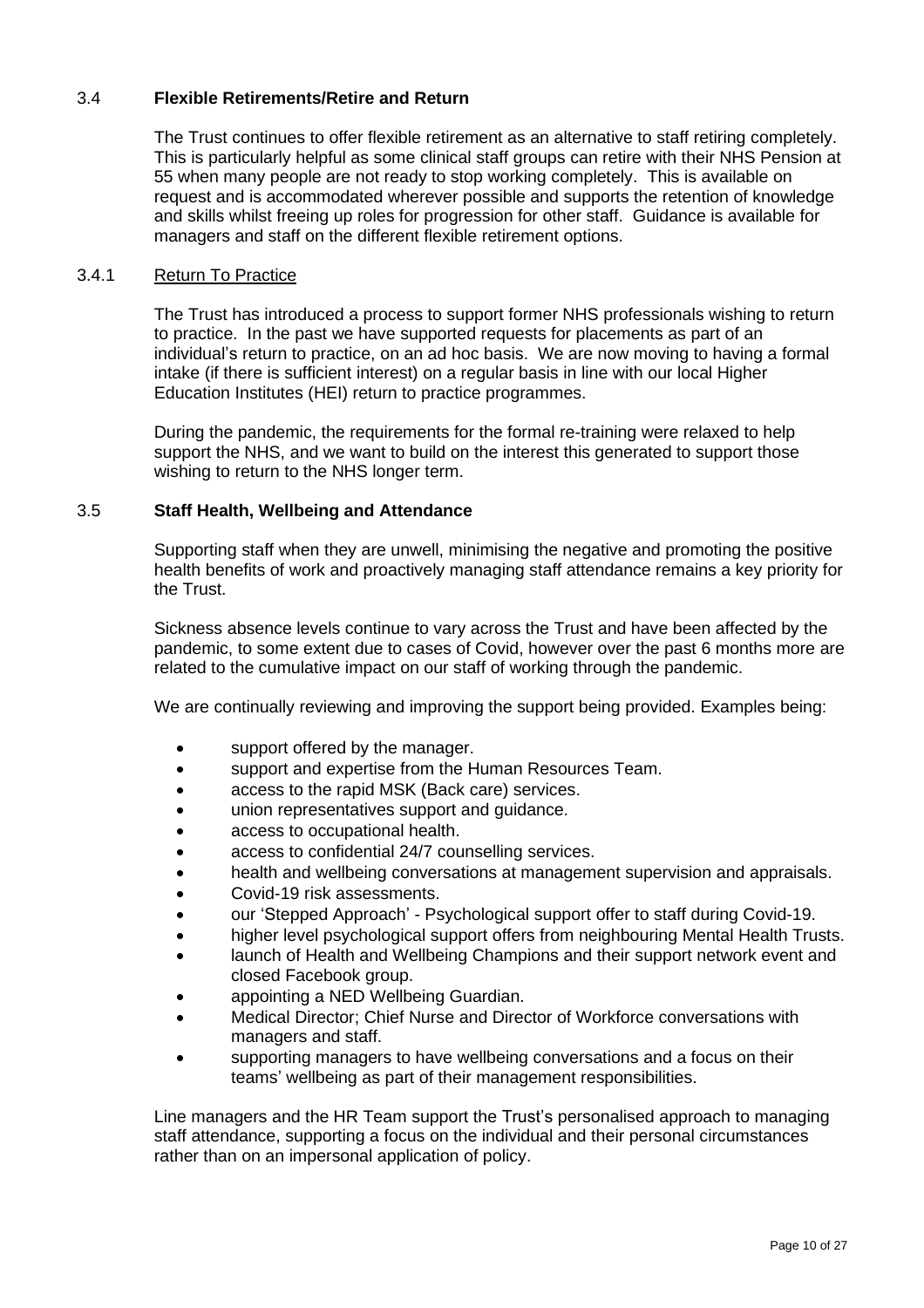# 3.6 **Analysis of Trust Sickness Levels/Reasons**

3.6.1 The HR Team regularly review the reasons for absence with the teams they support and work with managers to support individuals to maximise their health and wellbeing and maintain attendance at work. The top 3 reasons for absence over the past year has been anxiety/stress; cold/cough/flu and chest/respiratory.

# 3.7 **Supporting our Staff to Maximise their Health and Wellbeing**

- 3.7.1 The Trust's overall level for sickness absence has remained consistently higher than average over the last few years. We are focusing on a flexible supportive approach, aimed at supporting the individual and their circumstances and creating an environment where they can remain in, or get back to work as quickly as possible. We are linking with other Trust's to understand their processes and will look to bring back any areas of good practice into our approach.
- 3.7.2 We support managers and staff through guidance on workplace stress assessments and are working with staff who have been absent from work due to stress or anxiety, regardless of whether it was work related or not, to understand the level of support offered locally and how effective this was and what more can be done. The Stress Tool Kit and Manager Guide has been reviewed and significantly changed, so that it is more user friendly, nonjudgmental and supportive.
- 3.7.3 Supporting the mental wellbeing of staff remains our priority with successful Mental Wellbeing weeks which help to raise the profile of paying attention to your own mental wellbeing. This work has continued during the pandemic with expert input from clinical physiologists in our 'stepped offer' of mental wellbeing and psychological support.

Feedback from staff has informed our mental wellbeing support offer to staff. Based on this feedback we have developed a four-part 'Compassionate Team' training course, developed to deliver to whole teams and sessions have been well received. During our 2020 week we promoted wellbeing during Covid-19, highlighting tips on working from home and normalising how staff are feeling. We used the 2021 week to signpost staff to the wealth of advice, guidance and support available.

In addition, an awareness session for managers is being developed to enable them to be able to support the mental wellbeing of their staff better.

The Trust's Emotional Health and Wellbeing Team and Clinical Psychologists offered some additional support at the height of the pandemic, and we now widely promote the support available from our ICS level 'Hubs' which offer psychological support to all staff.

- 3.7.4 We continue to offer personal resilience training to all staff and bespoke support to individuals and teams going through organisational change and this has been successfully run virtually and have a new proramme starting soon, to support managers and staff in handling challenging situations.
- 3.7.5 Never before have we been more aware of the impact of financial difficulties/pressures can cause. We have taken proactive steps to support staff most affected by the cost of living rises including:
	- Continuing with our relationship with our financial support provider who offer staff free access to financial health checks, advice, information and, where applicable, access to loans, savings and potentially in the future, investment opportunities;
	- Published details of the financial support available to trade union members via their unions;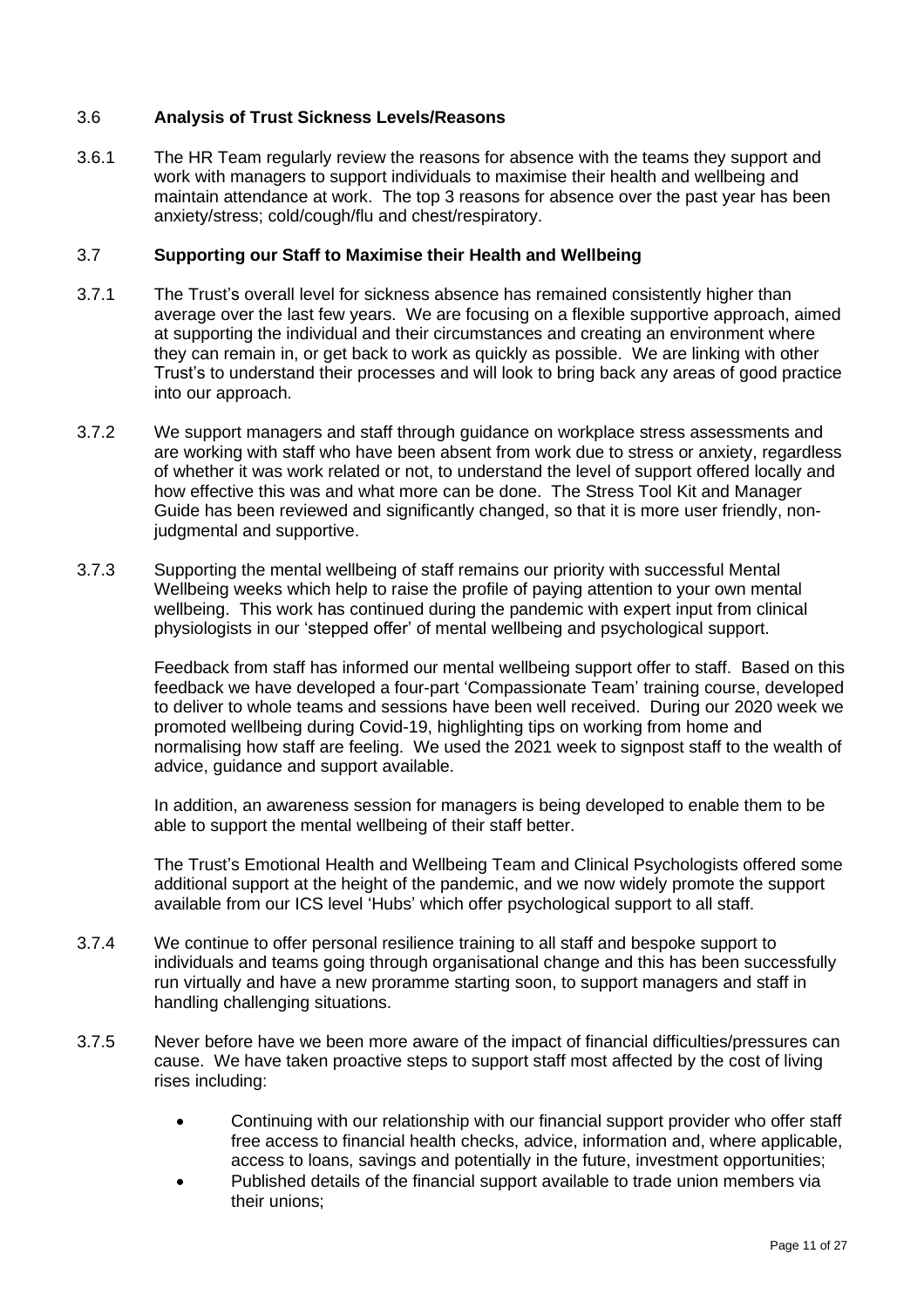- We have temporarily removed the 3500 business milage cut off for the higher rate, backdated to January 2022 to the end of June 2022, when business mileage is reset to 0;
- We have introduced a financial assistance fund, open to all staff to apply for a non-repayable grant up to £1000, to help with severe financial hardship.
- We continue to lobby nationally for a speedy agreement on the 2022, annual pay awards and for a review of the contractual travel expenses rates.
- 3.7.6 We appointed a new occupational health provider in April 2022, for all staff, except those in Luton who continue to access an excellent OH services from the Luton & Dunstable Hospital. Both the new provider, Heales, and the Luton and Dunstable Hospital offer a comprehensive occupational health services and Employee Assistance Programme (EAP) offering a comprehensive wellbeing assessment that staff or their families can take at any time. It provides personalised wellbeing content tailored to staff responses and has an extensive library of wellbeing information for staff to access at any time, including videos, podcasts and TED Talks.

# 3.8 **Supporting Staff Health and Wellbeing during Covid-19 and Beyond**

- 3.8.1 To support the mental health and wellbeing of staff during and after the pandemic, the Workforce Team has worked with clinical psychologists within our services to produce our Stepped Approach. A summary of the Stepped Approach Support for Staff is attached at **Appendix 2.**
- 3.8.2 In addition to our in house stepped offer, the Trust continues to signpost staff to offers of support both locally and nationally, which are ongoing and include the National NHS help line run by the Samaritans and support from mental health trusts locally for staff to access support should they need more specialist interventions and are exploring what we can learn from the experiences of the armed forces, post conflict support offers.
- 3.8.3 Throughout the pandemic several services have run online support sessions including eleven fitness classes and twenty-eight session of 15 Minutes of Mindfulness. Yoga, Zumba, whole body office-based exercises, stretching and mobility and Pilate's sessions have also been made available for staff to view online. These have been re-publicised to staff to access via links on the Intranet.
- 3.8.4 In 2021 the Trust's Remote Working Policy was fully reviewed to support safe remote working in locations other than an office/clinical base. Support is available to managers and staff from health and safety, HR and other colleagues, in how staff can work differently in future, which many staff expected to work in a hybrid way with a mix of remote and traditional work-place based work. This requires a culture and mindset change which some staff will need more support than other with.

# 3.9 **Leadership Support Circles**

- 3.9.1 This is an NHS wellbeing programme designed to support leaders and managers at times of extreme pressure and to improve their personal resilience.
- 3.9.2 There is a wealth of evidence about the value of safe space to share experience in a structured time, at a time when pressures are at their highest.
- 3.9.3 The programme comprises of facilitated, interactive webinars (75 minutes each), scheduled weekly from 20 April to 6 July 2022, to create a safe space to de-compress, be heard and connect with others having similar experiences**.**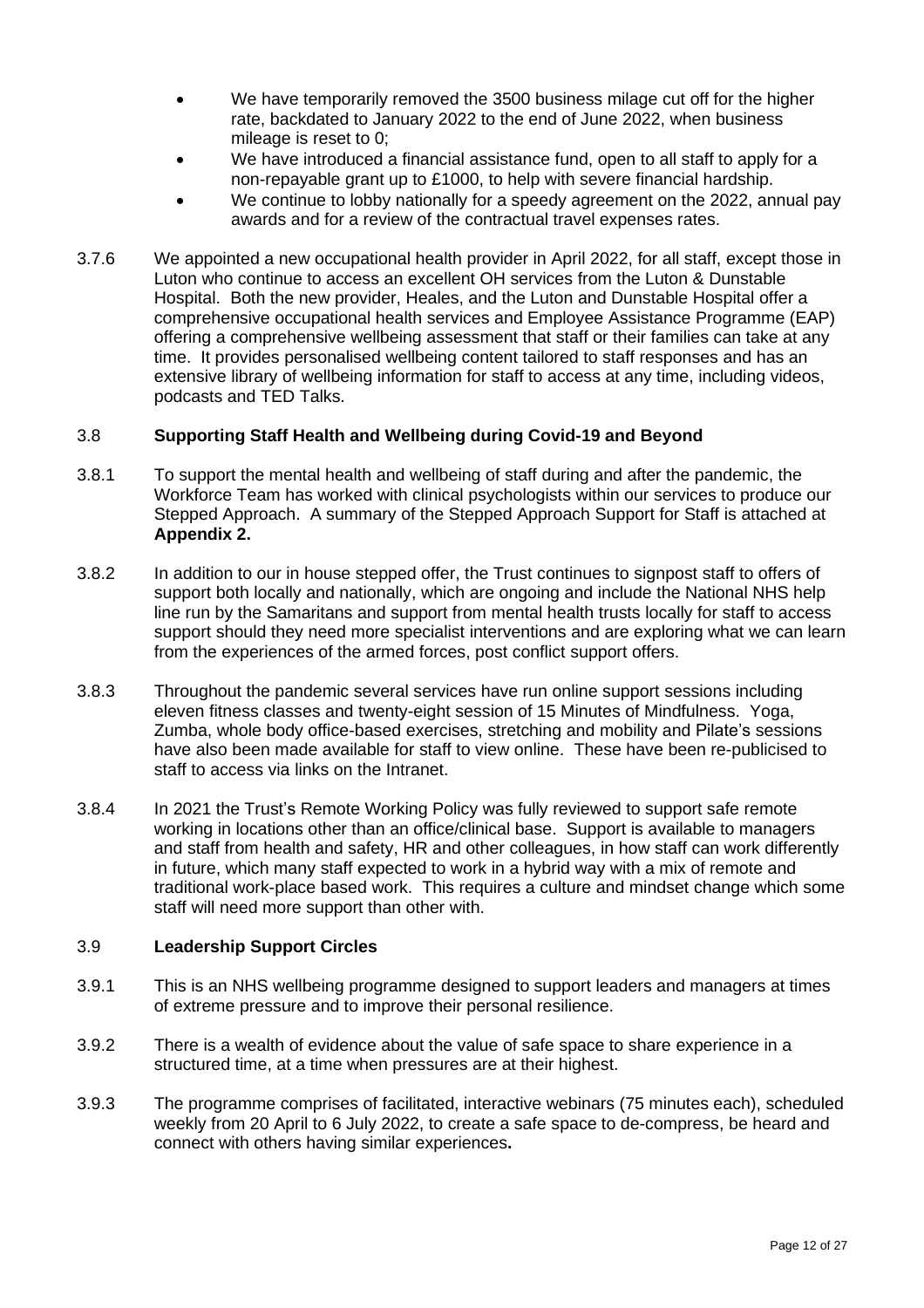- 3.9.4 The circle sessions provide facilitated supportive space for all those who have a responsibility for managing a team, at whatever level, and whether medical, clinical or nonclinical.
- 3.9.5 Participants can share current experiences and gain personal insights about self-care supporting their teams, as we continue to navigate challenging working conditions and adjust to new ways of working.
- 3.9.6 Staff can join any one or all of the themed sessions and will also be signposted to further resources. The programme is facilitated by Cambridgeshire and Peterborough NHS Trusts, including CCS. The sessions are open to all staff who are responsible for leading a team, regardless of their locality. Detail of the Leadership Circles programme can be found at **Appendix 3**.

# 3.10 **Living Our Values, Civility and Resect.**

- 3.10.1 During 2021, the Trust changed its approach from a focus on managing bullying and harassment when it occurs, to promoting the positive benefits of treating each other with civility and respect and dealing with incivility and lack of respect when it occurs. We rolled out information, including TED talks, highlighting the negative impact which ripples throughout a team following an incident of incivility, even leading to reduced levels of patient care as well as phycological harm to these experiencing and witnessing the behavior. Our Assistant Director of Organisational development is using this to produce a tool kit for use in teams, to hold sessions to raise awareness of this and to allow teams to talk about it and gain a better understanding of how to support each other. Detail of the tool kit are being finalised following trials in the Bedfordshire and Luton senior leadership teams.
- 3.10.2 The Trust policy on bullying and harassment was reviewed and updated along these lines in 2021, to focus on promoting positive supportive behaviors, whilst still detailing the action we will take if staff act in an uncivil or disrespectful way towards each other. This is support with managers training on having difficult conversations in a kind and compassionate way.

# 3.11 **Live Life Well Programme**

- 3.11.1 Our staff Health and Wellbeing programme 'Live Life Well', continues to successfully support staff and below are a few examples of the support in place:
	- Recruiting, training and subsequently held refresher training, for Health and Wellbeing Champions in January 2021 and regular champions network meetings;
	- Bi-annual Health and Wellbeing Newsletter show casing our offer and positive actions by staff. The attached link is to our April 2022 edition <https://campaign.emailblaster.cloud/MTIzOTI/851.html>
	- Promoting 'pass it forwards' and acts of kindness as a way to promote wellbeing;
	- Continuing to promote personalised approaches to managing attendance and flexible working requests and a support offer for staff with their financial wellbeing;
	- Promotion of the wellbeing values of good team working and two-way communication and taking a break;
	- Mental Health First Aid light training (for Health and Wellbeing Champions);
	- Promotion NHS staff discounts and promotion of NHS health checks.
	- Mental wellbeing weeks;
	- Promotion of key national wellbeing related national days/weeks throughout the year;
	- Resilience training:
	- Newsletters, Intranet pages and Comms Cascade updates;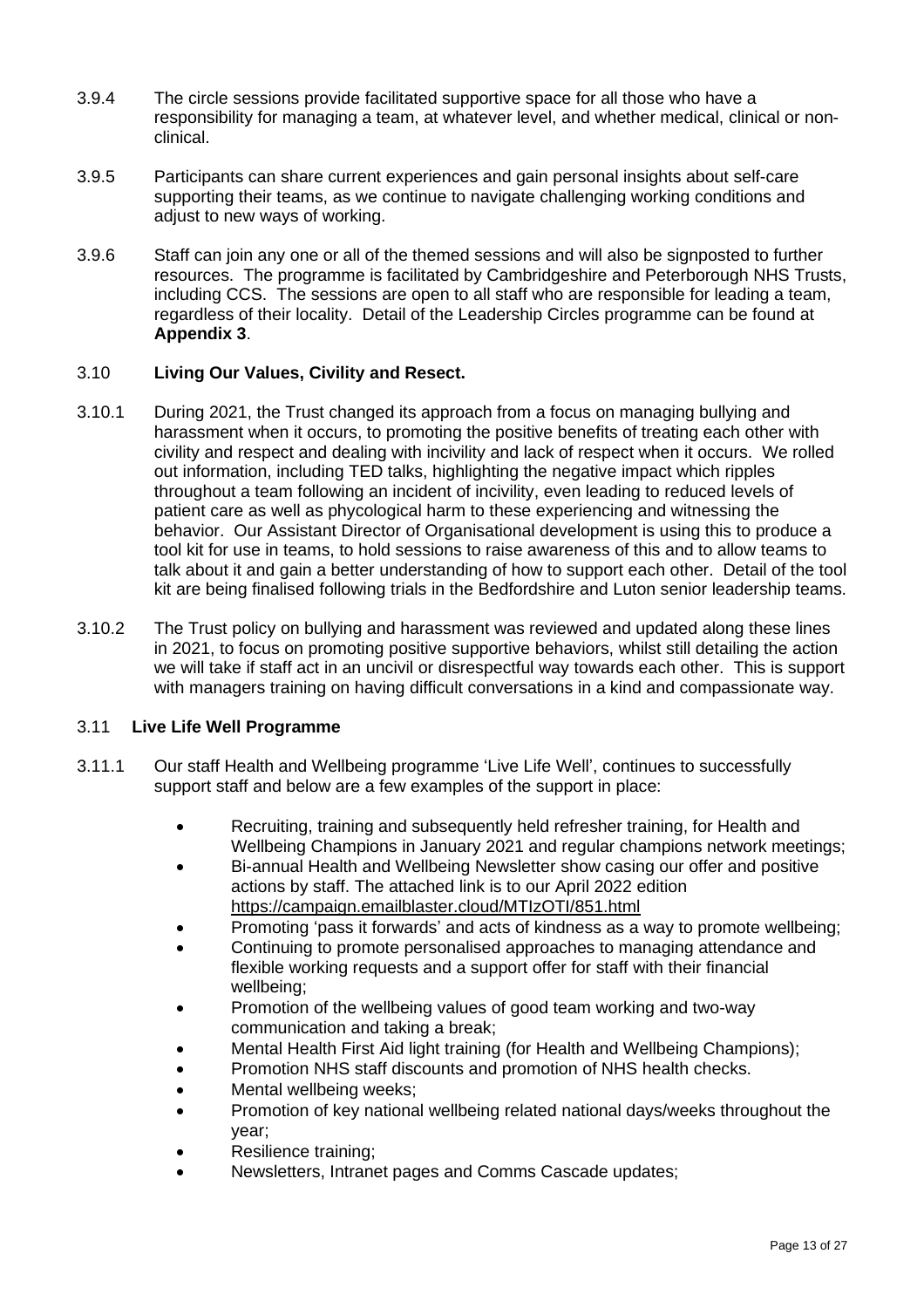- Providing information on the menopause to reduce the reluctance of staff to talk about this openly at work, a Menopause Policy and regular Menopause cafes;
- Health and Wellbeing Champions across all services/locations supported through a peer group network.

#### 3.12 **Use of Exit and New Starter Data**

- 3.12.1 On-line survey feedback from staff leaving the Trust is reviewed on a regular basis to identify themes, take actions and where applicable support individuals. However, at present take up of the survey at the current time is low and actions are underway to improve and extend the ways staff can give their feedback. We are looking at introducing a range of Stay and Exit surveys including at 6 and 12 months into employment, itchy feet surveys when staff start to think about leaving and exit surveys/information gathering when they hand in their resign and more detail can be found at **Appendix 4**.
- 3.12.2 All new staff continue to be surveyed on their experience during the recruitment process and on-boarding.
- 3.12.3 The information will be used to help establish if there are any concerns or themes that can be rectified to help keep staff in the Trust. Research has shown that new members of staff who stay within an organisation over 12 months are more likely to stay longer term.
- 3.12.4 We are aware that demographic changes indicate that younger workers no longer have an expectation of remaining in one organisation or career for their whole working life, therefore turnover amongst our younger workers is expected. In addition, our expectation is that our newly qualified staff would usually be looking to move to their next role within 18 months to 2 years.

#### 3.13 **E-Learning and Electronic Staff Records (ESR)**

3.13.1 ESR Manager and Employee ESR Self-Service is now in place across all services. Managers and/or administrators with access have been trained to directly input sickness absence as the first part of a wider roll out of ESR functions to support managers to know their workforce data better and to use it in timely way.

> For the majority of their mandatory and role specific training, staff access e-learning on ESR. This supports staff to access user-friendly training at a time and place which suits them and their work and reduces time away from work, travel, cost and inconvenience.

Staff can also easily access their pay slips, total reward package information, including projected pension benefits and their personal data.

The Trust has reviewed the other functions available in ESR and any further roll out is subject to the implementation of staff rostering/allocate as the two systems have similar requirements and need to be linked to avoid duplication.

In the meantime, the recording of essential clinical training on individual staff profiles is underway starting with Luton Adult services. The aim being that the training record function in ESR becomes the single place to record training requirements and compliance within the Trust.

The use of ESR to record mandatory training for staff working in Large Scale Vaccination (LSV) has been very helpful in assuring the Trust that staff are trained and working safely.

3.13.2 Mandatory training compliance has continued to remain high, and we have reintroduced some Covid-19 safe face to face training in Resuscitation and Moving and Handling of Patients for those staff in roles where this is essential for their own and/or patient safety.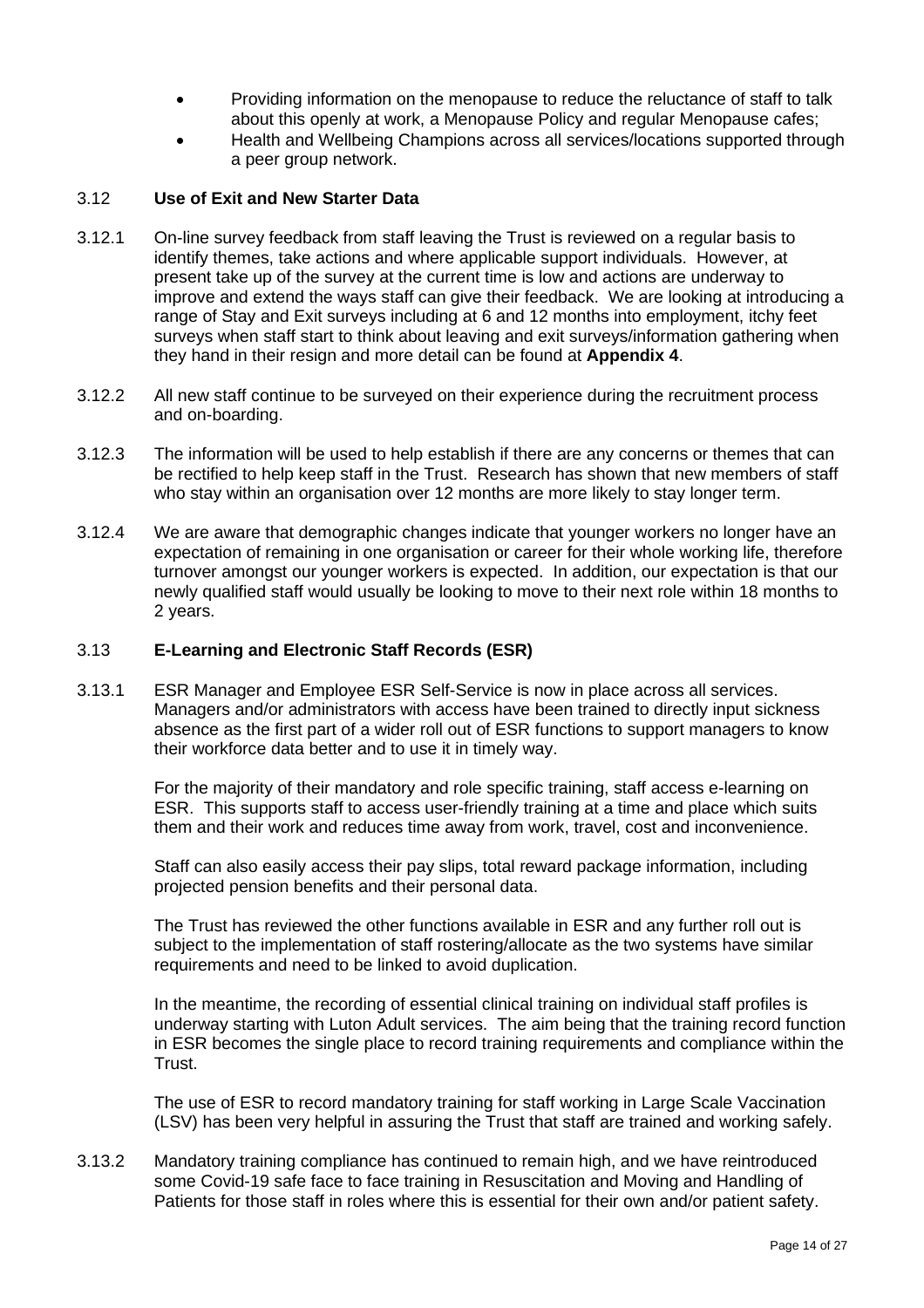The Trust regularly undertakes awareness raising for staff in whistleblowing and freedom to speak up and the role of Freedom to Speak Up Champions. All mandatory training requirements are now reestablished.

3.13.3 Following the national announcement of autism awareness becoming mandatory training for NHS staff, the Trust was working with another provider on a pilot to deliver this. Nationally the roll out has been delayed but is due for sign off in late May. We will then look to introduce this mandatory training across the Trust.

# 3.14 **Professional Development**

3.14.1 We conduct an annual Training needs Analysis (TNA) to identify the training and development needs of all staff. The Trust provides Continuing Professional Development (CPD) and supports essential for job role training for all clinical staff to deliver their roles safely.

> CPD activity has continued to increase but is still not back to pre-Covid-19 levels. Services have also started to think more creatively about the delivery of training to their teams and there have been requests for bespoke 'large groups/whole service' training sessions along with staff requesting to attend external courses and requests for educational resources to provide in-house training where appropriate. Higher Education Institutes and other training providers continue to offer a blended approach to course delivery.

- 3.14.2 We continue to work with neighbouring trusts across our geography to provide a joint approach to support learners requiring work-based placements. We provide central support to both the students and the services to ensure students have a quality learning experience with the Trust, with the aim that students see the Trust as an employer of choice after they qualify.
- 3.14.3 A member of the Professional Education Team has spent the last year on secondment to the Large-Scale Vaccination Service, delivering training to new staff within the service as well as working as a site supervisor. The training being delivered has involved theory and practical experience to ensure new staff understand the different roles as well as their one role duties and responsibilities to ensure they are safe and confident practitioners when they start in post.

The Trust continues to support the care certificate programme, which gives clinical support workers a national standard level of skills and competence. New and existing staff are invited to complete the Care Certificate online by either attending study sessions on Teams or completing the online modules via E-Learning for Health. During 2021, unregistered staff within the LSV Service have been encouraged to access either the Trust or HEE provided care certificate. To date, 51 staff have completed the Trust provided care certificate, several are at different stages of completion. Clinicians working in the vaccination sites have been trained as assessors and focus their support on assessing the practical competencies. The care certificate can now only be offered to staff in non-clinical roles who have patient contact has part of their role e.g., reception or conversations via telephone. The training team has reviewed delivery and assessment as part of the care certificate, and this is currently being rolled out to ensure a timely uptake, greater pastoral support and earlier identification of any individual needing additional support.

# 3.14.4 Medical Staff Development

Annual Trust Development Plan – this has been submitted to Health Education England (HEE). Areas for development include improving the governance of educational and clinical supervisors and developing a strategic response to requests for new training post development (in the Foundation Programme and General Practice training). This work is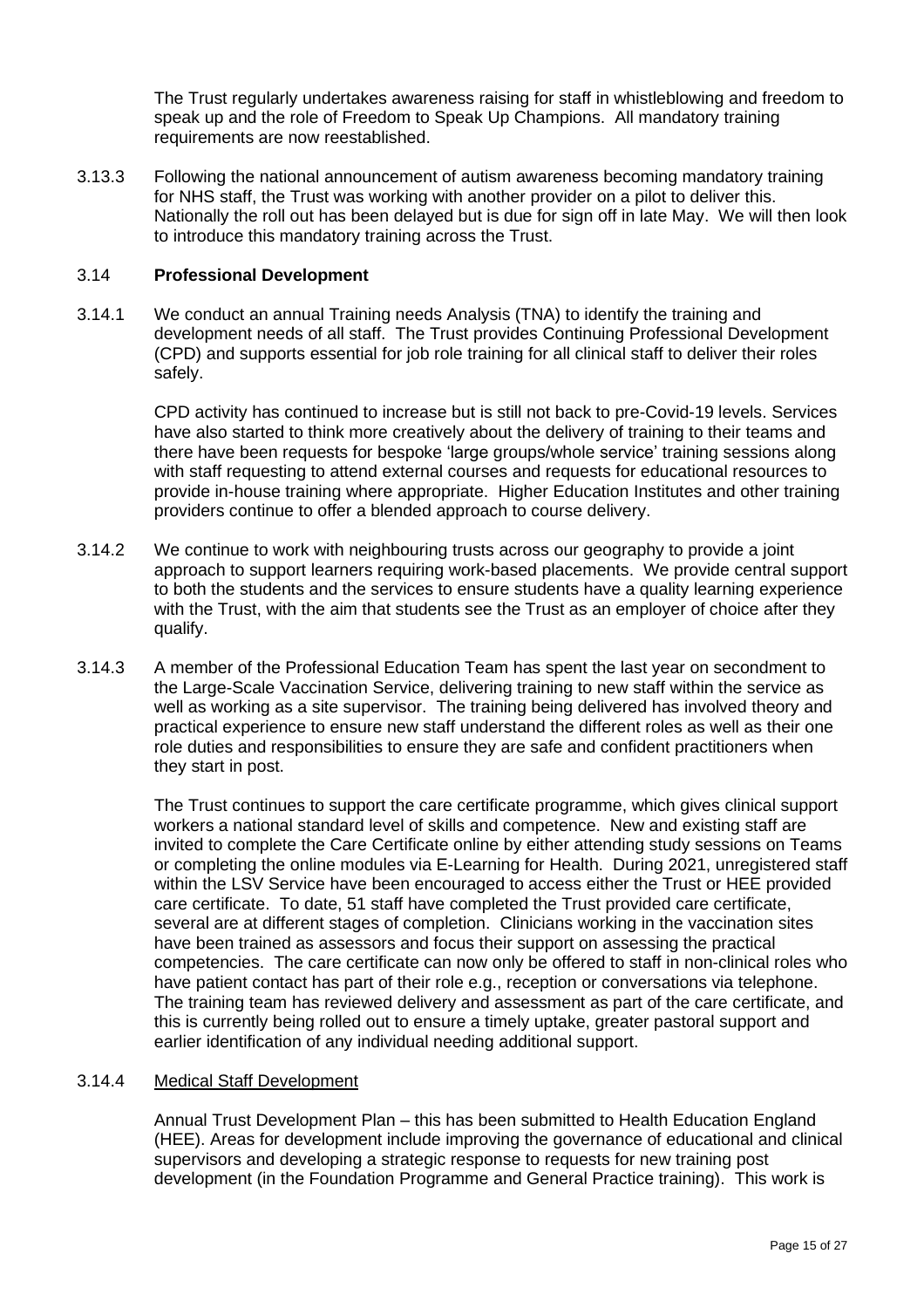being enabled by the provision of administrative support allowing the implementation of more robust processes.

Covid recovery – We received funds from HEE to help trainees to access training opportunities which may have been affected by Covid. This has been used to provide the opportunity to attend additional training courses and provide equipment to increase the access to clinical assessments affected social distancing. Some of the money will be used to support educators and provide additional training on remote supervision, as remote consultations remain part of routine service provision.

Staff Grade Associate and Specialty Doctors (SAS) – the tutor has now stepped down and interviews are being arranged for a replacement. Educational events have been delivered online, and there has been some disruption due to Covid.

There are currently 4 Community Paediatric posts within the Trust at Cambridge and Huntingdon. In addition, we provide training in Community Paediatrics for trainees based at Luton and Dunstable and Bedford Hospitals.

The Trust remains the only provider of higher specialist training in Genitourinary (GU) Medicine and Community Sexual and Reproductive Health (CSRH) in the East of England, with 4 specialist training posts, 2 in CSRH and 2 in GU Medicine based at Norwich and Cambridge (one each per specialty). Both of the GU Medicine posts are currently vacant (the postholders having qualified and taken up posts within the Trust), although we have an international medical Graduate receiving training in Norwich as part of the Medical Training Initiative. National recruitment for the specialty remains critically low (just 18% for the last recruitment round) and workforce data suggests that the number of trainees qualifying will no longer meet the demand for new Consultants. The Regional Training Programme Director for GUM is working with HEE on how best to attract trainees to the specialty in the region.

Both of the regional trainees in CSRH are employed by CCS. They are both in their 4<sup>th</sup> year (of a 6-year training programme). The curriculum is overseen by the Faculty of Sexual and Reproductive Health, which is part of the Royal College of Obstetricians and Gynaecologists.

There are 4 GP training posts within iCaSH, based in Kings Lynn, Peterborough, Bury St Edmunds and Great Yarmouth. These are now split 50:50 with General Practice placements. In addition, there are 2 GP trainees who are attached part time to Community Paediatrics in Cambridge, one post in Huntingdon and 2 further part time GP trainees in Luton. The Trust has been approached to see if we have capacity to develop further innovative posts across any of our services, for example there is also scope to develop innovative new rotations with a rehabilitation or musculoskeletal focus, or in Community Paediatrics.

We have 2 foundation trainees working within Community Paediatrics in Bedford and requests for expansion of posts. Foundation posts are usually fully funded for salaries via HEE and further requests are likely over the next few years to match the increase in medical student numbers. The Director of Medical Education is working with the Training and Education department to scope out opportunities across the Trust in a strategic manner.

We support undergraduate medical training from a range of HEI's:

University of East Anglia (UEA) iCasH currently provides clinical teaching and placements for medical students from UEA. This year sees an increase from 3 to 4 cohorts prior to the increase in student numbers in 2022-2023. From September 2022 this will mean the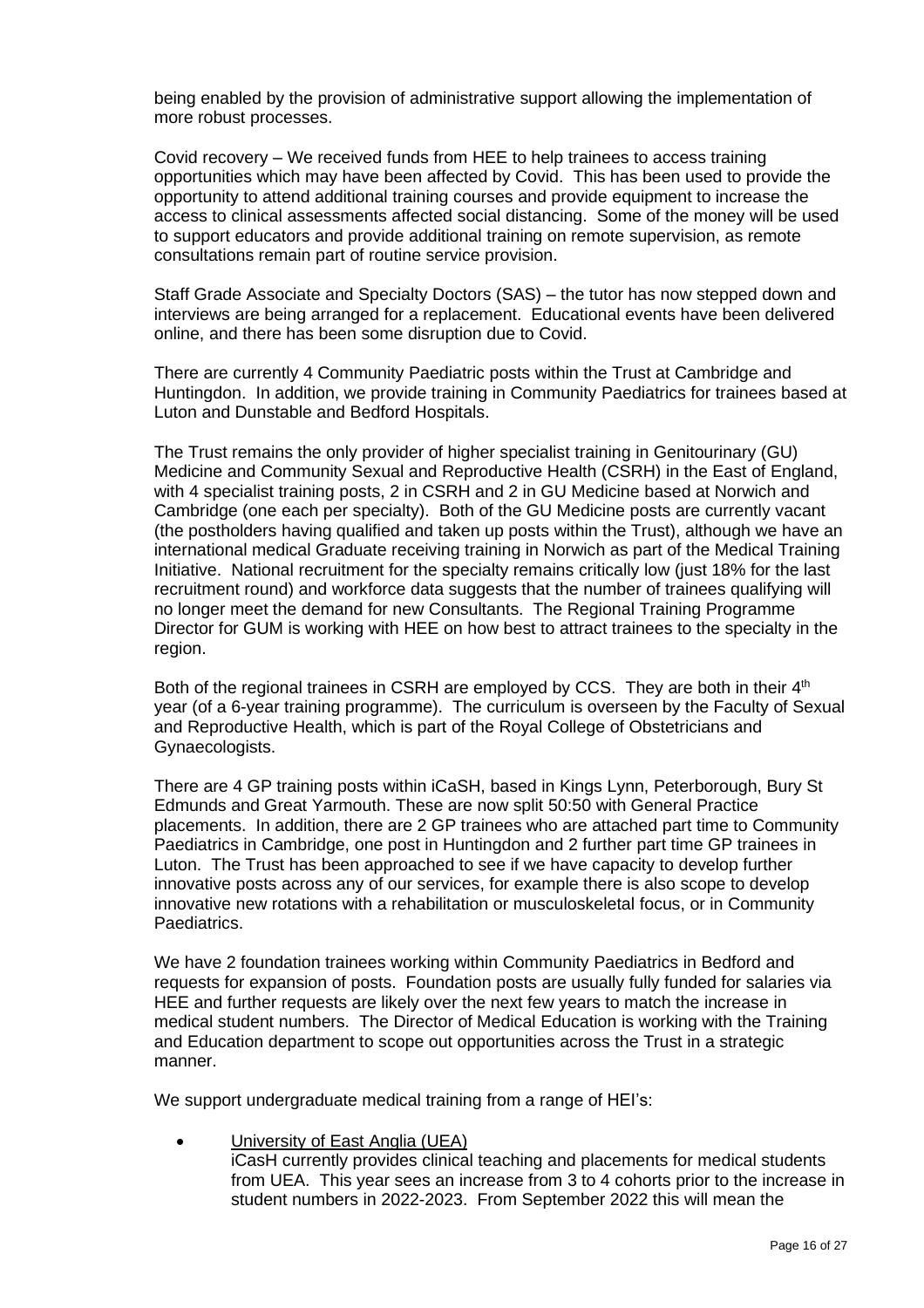delivery of 1 day of clinical experience teaching for each of the 204 students. The learning outcomes are being reviewed and further resources added. We receive feedback for the module, and the Sexual health component has been positive. We also collect feedback locally.

- University of Cambridge
	- iCaSH: One of our Doctors is involved in student lectures on sexual Health for Cambridge undergraduates but there are no clinical placements within iCaSH. In response to our approach the university are keen for us to provide clinical experience in sexual health for the students, and we are looking to piloting this in 2023. In addition, we have added online learning resources and are involved in the joint development of teaching with Primary care.
	- Community Paediatrics: as well as lecturing on childhood development and assessment and on common neurodevelopmental conditions in children and their management (for year 4 and 5 medical students respectively), Year 5 medical students now have a paediatric experience block within community paediatrics for the students placed in Cambridge. There is ongoing involvement in examining and support for research projects.
- University of Buckingham Medical School We have been approached to restart medical student attachments in Milton Keynes. This is an independent medical school and if the service has capacity, would need costing and contracting support as it falls outside the Learning and Development Agreement (LDA) funding).

# 3.15 **Partnership Working**

Partnership working with local, regional and national trade union colleagues continues to be positive and the Trust supports protected time for the Staff Side Chair to undertake her duties on a full-time basis.

Positive partnership working has supported the Trust when difficult changes have taken place through our open and honest dialogue with unions and staff. Whilst hard to quantify, this is likely to have had a positive effect on retention. Some full-time union officials have given verbal feedback to the Trust that we are viewed as a good employer, who listens to staff and addresses issues, and not a Trust they have cause for concerns with.

An example of this is our proactive work with the RCN to introduce Cultural Ambassadors and the adoption of their 'Rest Hydrate Refuel Scheme', the adoption of an all-staff version of the key principles in the BMA's SAS Doctor Charter and the adoption of the RCN's Disability Passport Scheme (My Employment Passport). We openly endorse staff joining a union as part of their Trust Induction and our Deputy Director of Workforce attends the annual regional partnerships working conference jointly with the Staff Side Chair to learn from others and share best practice.

Close partnership working has continued during the pandemic and our regular Joint Consultation and Negotiating Partnership meetings have continued to take place and have included updates to staff side representatives from the Medical Director and Chief Nurse on Covid-19 risk assessments and staff vaccinations as well as business as usual work.

Our Staff side chair is a member of our financial support Grants panel and a key member of all out workforce related working groups including Workforce Diversity and Inclusion, Live Life Well and staff survey task and finish group.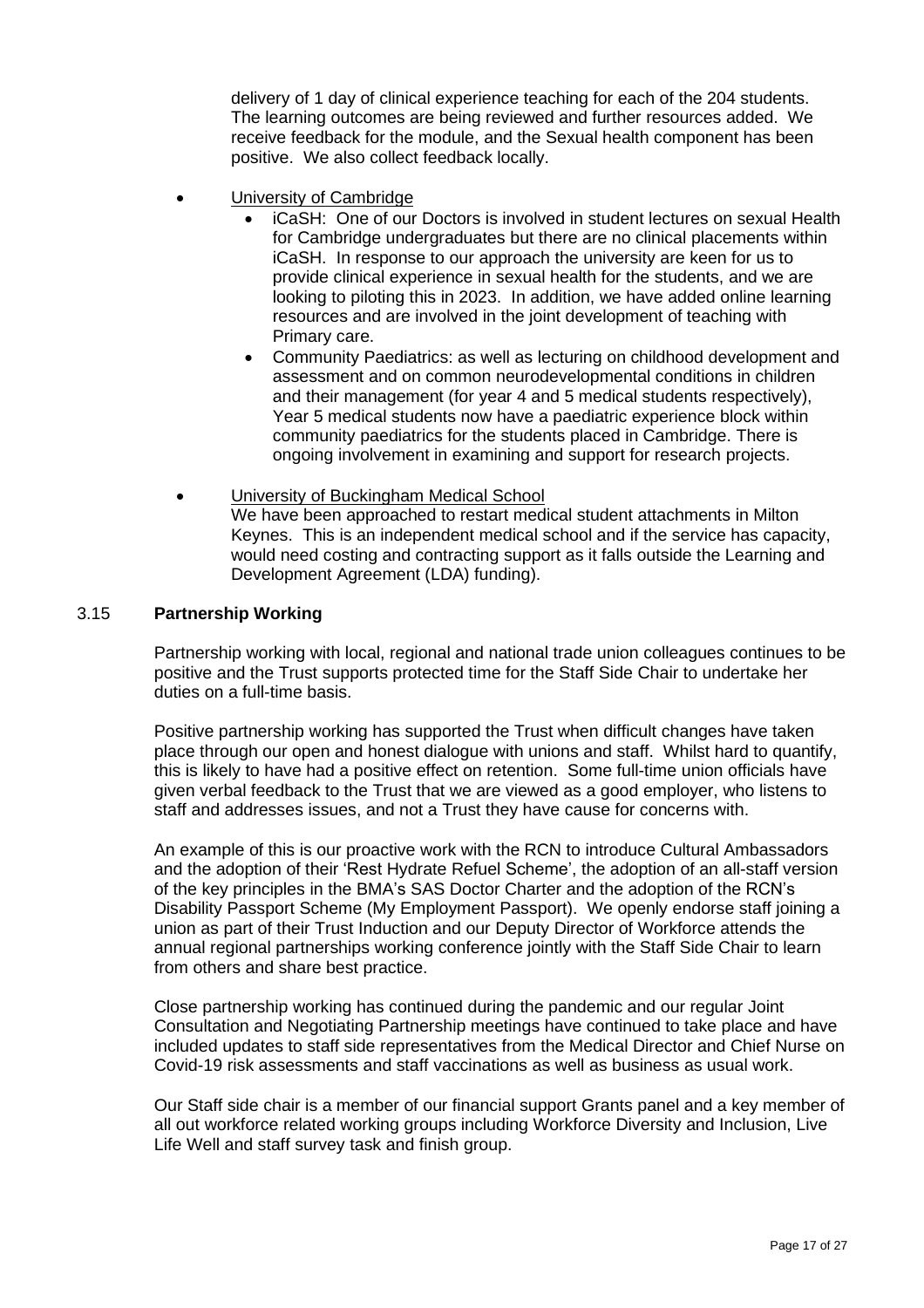# 3.16 **Supporting a Diverse Workforce**

The Workforce Diversity and Inclusion Group oversee actions which support the delivery of the Trust's People Strategy and in particular the Diversity and Inclusion for All Programme. This is overseen by the People Participation Committee.

In light of Covid-19, supplementary support information and advice has been in place supporting staff with emotional/psychological wellbeing, working differently and working in an atypical environment. The Trust is accessing national and regional support as well as Trust support, which includes our counselling and Occupational Health Services and support from our in-house clinical psychologists. We are working with partners on additional mental health services to support staff who may experience mental ill heath as a result of the pandemic.

We have launched our staff Health and Wellbeing Champions Programme, with over 40 staff who have an awareness of support available to staff to signpost colleagues, including how to access mental health support (having received some mental health first aid light training). This group meets regularly for peer support and to keep up to date with the support available to staff.

To support the delivery of our People Strategy, we have appointed Anne McConville as our Wellbeing Guardian. Two further areas are being focused on and the Trust was already ahead of the national agenda with these; the Trust has in place a Health and Wellbeing Champions Network, and process and support for our managers to take a leading role in their staff members' wellbeing. We have already built this into line managers' practice, conversations on staff wellbeing at both management supervision meetings and at appraisals, as well as embedding this as a core skill for managers in our development programmes. Through the bi-annual workforce reports to the Board and through the Staff Opinion Survey and Live Life Well action plans we will give assurance, via the Health and Wellbeing Guardian to the Board, that we have the wellbeing of staff as core to the organisation. The Health and Wellbeing Guardian's 9 principles are:

- 1. The health and wellbeing of NHS people will not be compromised by the work they do.
- 2. The Board and guardian will check the wellbeing of any staff member exposed to distressing clinical events.
- 3. All new staff will receive a wellbeing induction.
- 4. The NHS people will have ready access to self-referral and confidential occupational health services.
- 5. Death by suicide of NHS people will be independently examined.
- 6. The NHS will ensure a supportive safe environment to promote psychological, and physical wellbeing.
- 7. The NHS will protect the culture and spiritual needs of its people, ensuring appropriate support is in place for overseas NHS people.
- 8. Necessary adjustments for nine groups under the equality act 2021 will be made.
- 9. The wellbeing guardian will suitably challenge the Board.

# 3.16.1 Diversity Reports and Objectives

# 3.16.1.1 *The Workforce Disability Equality Standards (WDES)*

In July 2019, the Trust published its first set of workforce disability data against a set of national standards, the Workforce Disability Equality Standards or WDES, and we have published annually since then in line with national data run and reporting dates, usually in July/August each year. The Trust then updates its action plans, the last of which was agreed and published in October 2021 and is overseen by the Workforce Diversity and Inclusion Group.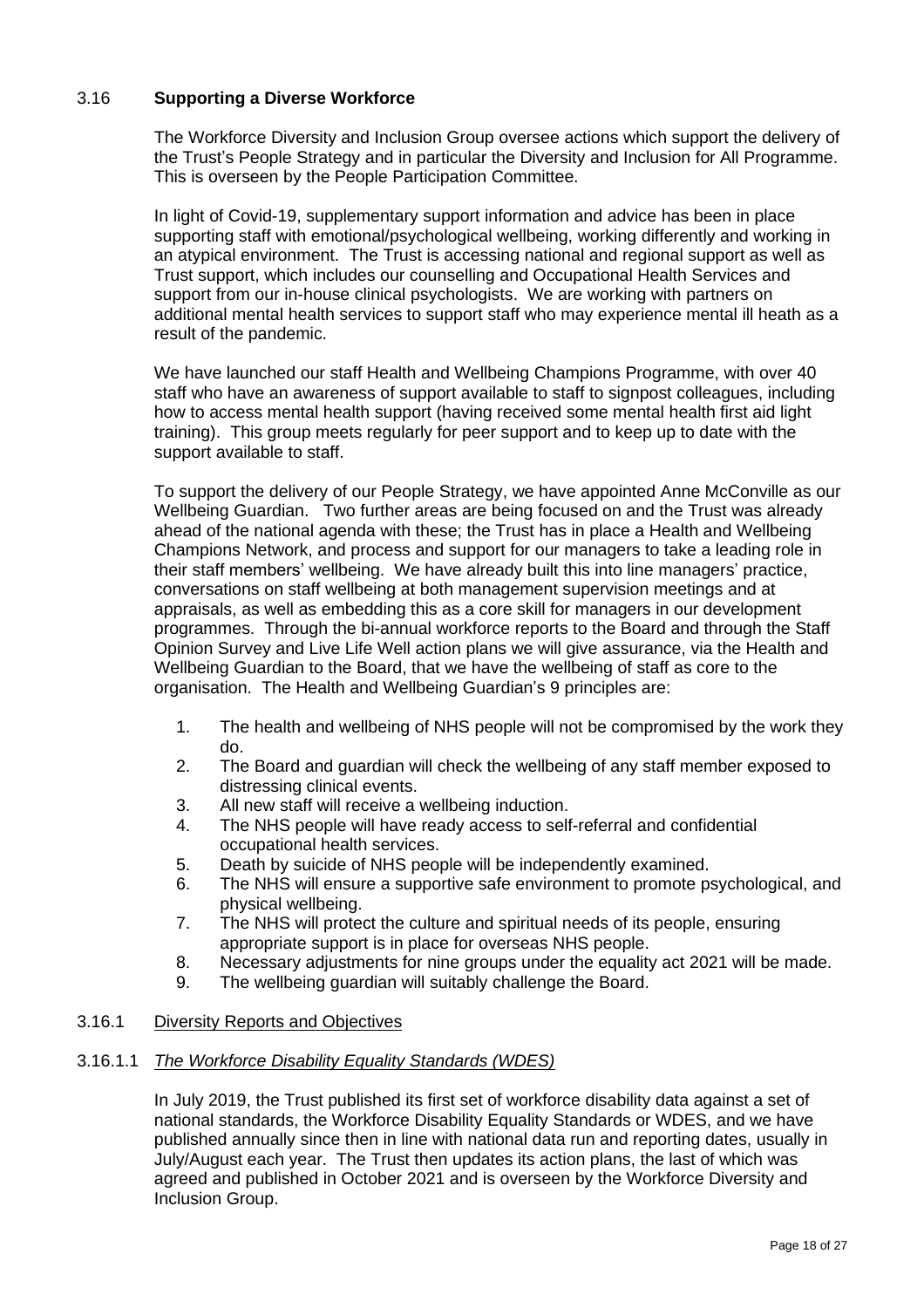# **WDES Objectives 2021/22**

The 2021/22 actions are listed below, and the full Workforce Diversity and Inclusion Action Plan can be found at **Appendix 5.**

NB: The agreed WDES actions were reviewed by the steering group in March 2022 and the list below reflects that review, removing duplication and the number of actions.

- To eradicate instances of disability related unfair treatment/bullying and harassment from colleagues, managers, including making staff feeling pressured to come to work when unwell;
- Provide adequate adjustments to enable disabled staff to carry out their work.

#### 3.16.1.2 *The Workforce Race Equality Standards (WRES)*

Our first WRES Action Plan was published in September 2019 and has been published annually since, in line with national data run and reporting dates, usually in July/August each year. The Trust then agrees its action plans, the last of which was agreed and published in October 2021 and is overseen by the Workforce Diversity and Inclusion Group.

The 2021/22 actions are listed below, and the full Workforce Diversity and Inclusion Action Plan can be found at **Appendix 5.**

NB: The agreed WRES actions were reviewed by the steering group in March 2022 and the list below reflects that review, removing duplication and the number of actions.

- Support BAME staff development and career progression, including the use of secondments and 'stretch assignment' opportunities;
- To support the Trust in developing the workforce section of its Anti-Racism Strategy to promote understanding and our journey from assimilation and limited inclusion to belonging for all our BAME staff;
- Address the relative likelihood of White staff being appointed from shortlisting across all posts compared to BME staff;
- Address the relative likelihood of BAME staff entering the formal disciplinary process compared to White staff;
- Irradicate bullying harassment abuse or discrimination at work from Manager/team leader ,other colleagues or members of the public.

NB: The agreed WRES actions were reviewed by the steering group in March 2022 and the list below reflects that review, removing duplication and the number of actions.

The Tables at **Appendices 6 and 7** provide a comparison of the WDES and WRES data over the 3 years up to 2021.

Key WRES related actions currently underway are:

• To review the reasons staff gave to their managers (not via exit surveys which are not often competed as detailed above) for leaving over the last 3 years. As part of this we are working with the chair of the Cultural Diversity Network to agree how best to make contact with BAME leavers from that period to get a better understanding of their reasons for leaving and their experience of working at the trust. This will help us identify any other actions to support our BAME staff to feel that they truly belong.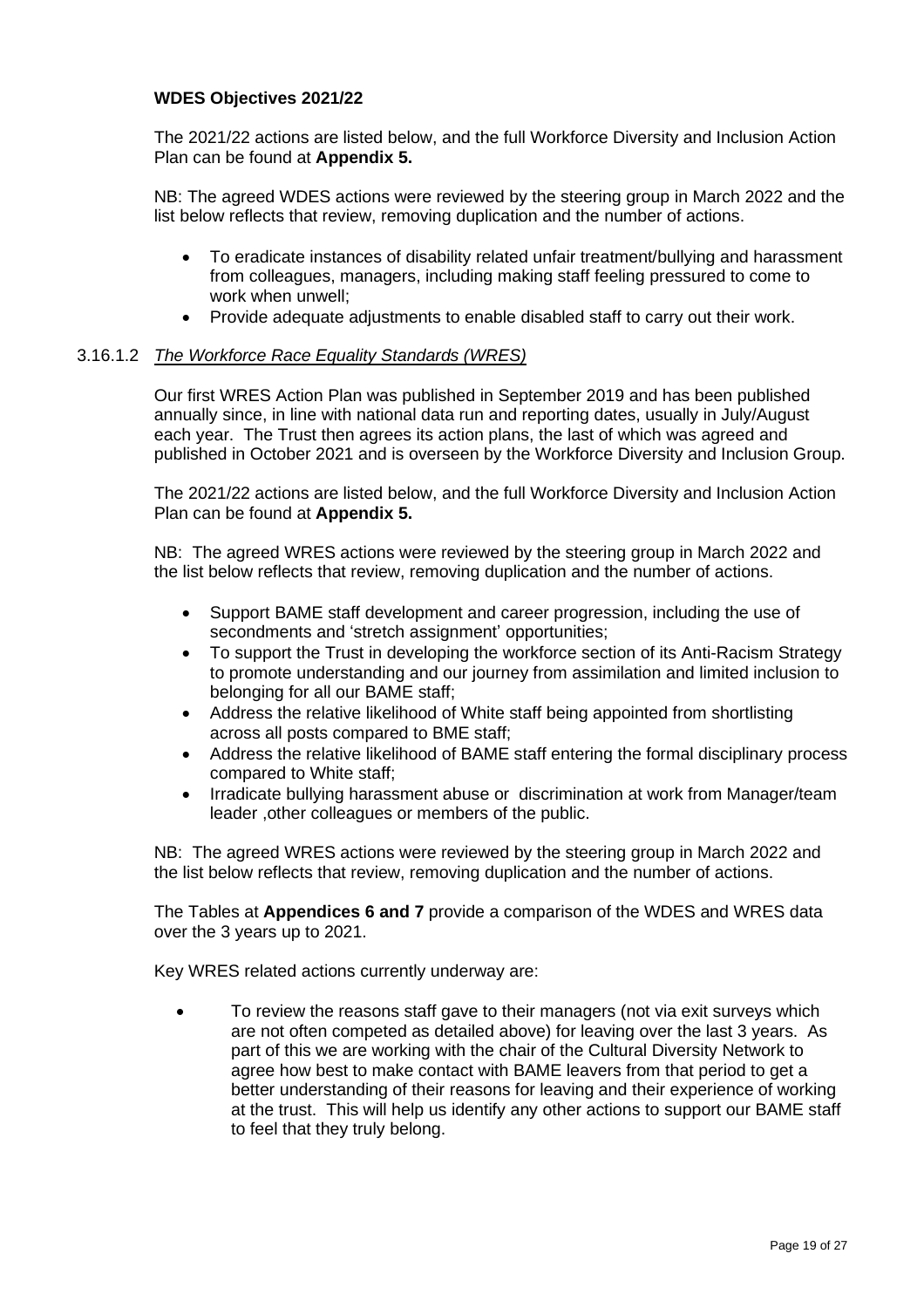| <b>Reason for Leaving</b>                                     | Feb '19 to Jan<br>'20 | Feb '20 to Jan<br>'21 | Feb '21 to Jan<br>'22 |
|---------------------------------------------------------------|-----------------------|-----------------------|-----------------------|
| Death in Service                                              | 1                     | $\overline{2}$        | 1                     |
| Dismissal - Conduct                                           | 1                     | 1                     |                       |
| Dismissal - Some Other Substantial Reason                     | $\overline{2}$        |                       |                       |
| Dismissal - Statutory Reason                                  | 1                     |                       |                       |
| Pregnancy                                                     |                       |                       | 1                     |
| Redundancy - Compulsory                                       | 3                     | 1                     |                       |
| Retirement - Ill Health                                       | $\overline{2}$        | 4                     | 1                     |
| <b>Retirement Age</b>                                         | 55                    | 45                    | 63                    |
| Voluntary Early Retirement - no Actuarial Reduction           |                       | 4                     | 13                    |
| Voluntary Resignation - Adult Dependants                      | 2                     | $\overline{7}$        | 3                     |
| Voluntary Resignation - Better Reward Package                 | 19                    | 13                    | 17                    |
| Voluntary Resignation - Child Dependants                      | $\overline{7}$        | 8                     | 10                    |
| Voluntary Resignation - Health                                | 22                    | 14                    | 19                    |
| Voluntary Resignation - Incompatible Working<br>Relationships | 5                     | 4                     | 9                     |
| Voluntary Resignation - Lack of Opportunities                 | 31                    | 13                    | 18                    |
| Voluntary Resignation - Other/Not Known                       | 3                     | 16                    | 42                    |
| Voluntary Resignation - Promotion                             | 43                    | 58                    | 62                    |
| Voluntary Resignation - Relocation                            | 40                    | 20                    | 29                    |
| Voluntary Resignation - Work Life Balance                     | 91                    | 52                    | 62                    |
| <b>Grand Total</b>                                            | 328                   | 263                   | 350                   |

# **See ME First – Becoming an Ally**

• In May 2022 we launched our 'See Me First' BAME Champions/Allies Programme. We are recruiting See Me First Champions, willing to take a pledge to support our anti-racism stance and to act as allies and first points of contact for BAME staff who wish to talk with someone about their staff experiences. Details of becoming an ally are below and all board members are encouraged to make a pledge and become a champion. This aligns closely with the Anti Racism Pledge and personal pledges made by Board members in April 2022.

All staff have been invited to make a pledge and become an Ally and to consider what that means to them and to consider if they are:

**Indifferent** - not understanding **Aware** – starting to understand **Active** – sharing/seeking diversity **Advocate** – commit to being a champion/ally

Being an ally is easy and many would-be allies are afraid of making mistakes that could have them labeled as '-ist' or '-ic' (i.e., racist, sexist, transphobic, homophobic, etc). This means that as an ally, there is much to unlearn and learn, and mistakes are expected. See Me First Champions/Allies will need to own this as fact and be willing to embrace the daily work of doing better and think how to:

- o Transfer the benefits of your privilege to those who lack it;
- o Amplify voices of the oppressed before your own;
- o Acknowledge that even though you feel pain, the conversation is not about you;
- o Stand up, even when you feel scared;

 $\mathsf{l}$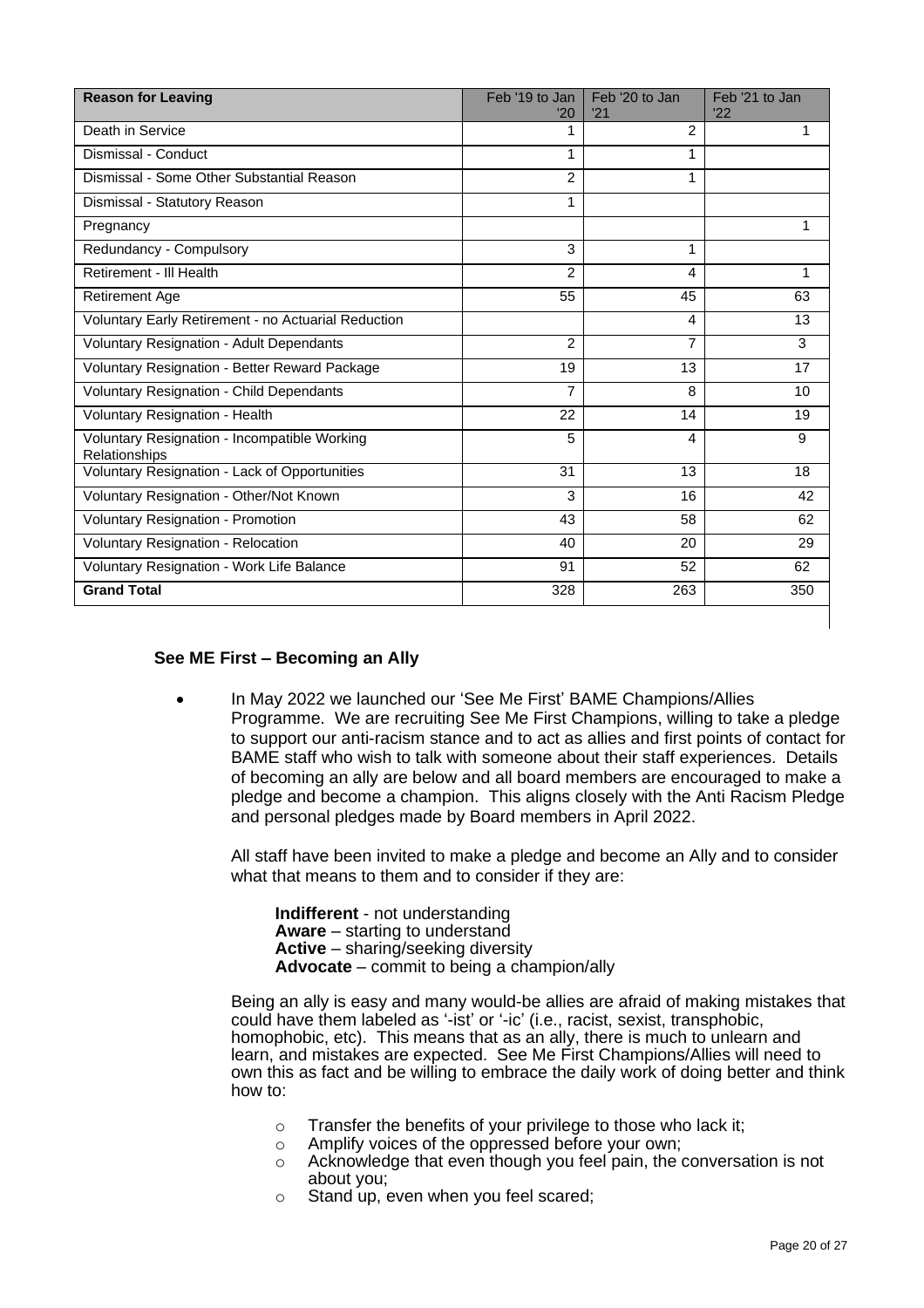- o Own your mistakes and decenter yourself;
- o Understand that your education is up to you and no one else;
- Agreement was made in December 2019 to move all our recruitment activity in house from April 2020. This enabled the Trust to support the final roll out of BAME representation on all interview panels where a BAME applicant has been shortlisted, as the Recruitment Team will have access to the confidential diversity declarations made by applicants allowing them to identify which panels require a BAME member. This is working well in some teams but not all and remains an area of improvement;
- The Recruitment and HR Teams have provided additional recruitment (including anti discriminatory practice) training;
- The Trust continues to promote coaching, mentoring and our diversity ( formerly called Big 9 ) mentoring programme;
- Cultural Diversity, Long Term Conditions and Disability and LGBTQIA+ networks are now established, along with a menopause café and further networks will be established as identified by staff.

#### 3.16.2 Gender Pay Gap

The 2021 Gender Pay Gap report was published in October 2021, based on our gender pay information in 2020.

The Objectives agreed in 2020 are rolled over into 2021 as they remain areas for the Trust to work on to help to narrow its gender pay gap.

At the time of writing this report the 2022 Gender Pay Gap report has not been finalised.

#### 3.16.3 Equality Delivery System 2 (EDS2) – Workforce Objectives

The 2021/22 Workforce EDS2 Objectives were:

- To support the development of a Trust wide Anti-Racism Strategy and OD Plan.
- To finalise the roll out of reverse mentoring as part of all in house development programmes.

As detailed in the separate Diversity and Inclusion annual report to board this month, it is proposed that these objectives were met and that the trust agree the proposed 2022/23 objectives.

#### 3.16.4 Cultural Ambassadors

The role of Cultural Ambassadors is embedded into the Trust's employee relations activities. They play a key role, not only in formal HR processes, but also as part of the Workforce Diversity and Inclusion Group, other workforce related work streams including the Staff Survey Action Planning and Live Life Well Group, and on the Trust Covid-19 Incident Management Team. We have successfully recruited 3 new Ambassadors bringing our total back up to 5.

#### 3.16.5 Retention

Initially as part of a system wide programme to support Large Scale Vaccination (LSV) staff to remain in the NHS, the Trust has widened the scope of our small retention team to support the Trust' wider retention work.

The graphic below details the Large Scale Vaccination (LSV) retention work and to date several staff have now successfully moved into roles within the Trust and we continue to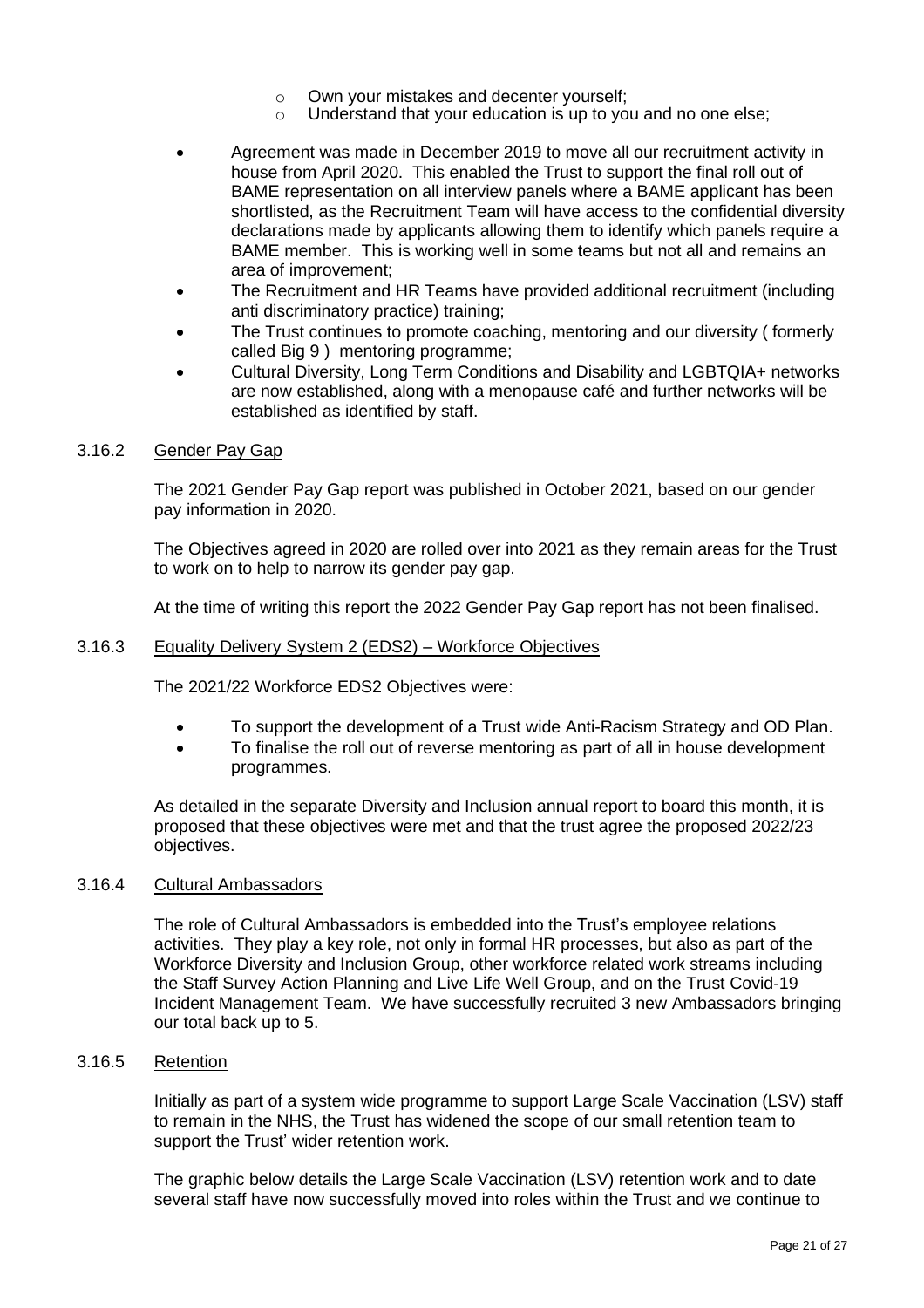work with our own services and all trusts and local authority employers in the Cambridgeshire and Peterborough ICS system to seek to retain LSV staff. In addition, the retention team are supporting the HR Team with a review of Stay, Itchy feet and Exit surveys as detailed in Section 3.7.

| <b>6 month Progress Report</b><br><b>LSV Retention Programme</b>                                                                                                                                                                  |                                                                                                                                                                                                                         |                                                                       | <b>April 2022</b>                                                   |                                    |                       | Cambridgeshire<br><b>Community Services</b> | <b>NHS Trust</b> |
|-----------------------------------------------------------------------------------------------------------------------------------------------------------------------------------------------------------------------------------|-------------------------------------------------------------------------------------------------------------------------------------------------------------------------------------------------------------------------|-----------------------------------------------------------------------|---------------------------------------------------------------------|------------------------------------|-----------------------|---------------------------------------------|------------------|
| Project<br>LSV retention project                                                                                                                                                                                                  | <b>Project Manager</b>                                                                                                                                                                                                  | Jenny W illiams & Julie Nicholson                                     |                                                                     | <b>RAG</b>                         |                       | Green                                       |                  |
| Project Progress                                                                                                                                                                                                                  |                                                                                                                                                                                                                         |                                                                       |                                                                     |                                    |                       |                                             |                  |
| Activity completed in the period                                                                                                                                                                                                  | Comments                                                                                                                                                                                                                |                                                                       | Responsible                                                         | Planned Comp                       | Actual<br>Comp        |                                             | Activity<br>RAG  |
| Candidates in programme -<br>258                                                                                                                                                                                                  | All staff now contacted, new sign ups daily. Awaiting final chatbot and<br>email results which was sent to inactive staff                                                                                               |                                                                       | JW & JN                                                             | Remains open<br>until 01.09.2022   |                       |                                             | Green            |
| Number surveyed - 1297<br>Positive response to survey - 278<br>Career engagement conversation - 1424                                                                                                                              | 5 centres visited at least twice<br>All staff surveyed via face to face, chatbot or email                                                                                                                               |                                                                       | JW & JN                                                             | Project end date<br>now 30.09.2022 |                       |                                             |                  |
| Webinars update<br>Completed- Career Planning and The HCA and TNA role in an Acute setting.<br>AHP roles and Care Co -Ordinator in Primary Care<br>Booked - 2 x Career Planning. AHP roles and Care Co -Ordinator in Primary Care | Attended - 43 candidates                                                                                                                                                                                                |                                                                       | IW & IN & KB                                                        | 30.09.2022                         |                       |                                             |                  |
| Communication<br>6 editions of LSV Live and Covid-19 Comms cascade                                                                                                                                                                | LSV Live will be weekly until Website is live. Individuals targeted for<br>specific interventions.                                                                                                                      |                                                                       | JW/JN/KB                                                            | 30.09.2022                         |                       |                                             | Green            |
| Website Update<br>Agreement to be hosted on www.itsallcomingtogether.co.uk                                                                                                                                                        | Following discussions around useability and functionality on CCS<br>website, it was agreed to delay launch date in order to procure<br>superior platform                                                                |                                                                       | JW &JN & KB                                                         | 30.04.2022                         |                       |                                             | Amber            |
| <b>CURRENT JOB ROLE</b>                                                                                                                                                                                                           | <b>Project Risks</b>                                                                                                                                                                                                    |                                                                       | Mitigation                                                          |                                    | نفقا                  | Pric                                        |                  |
| Administrator @ Cinical Supervisor # Operational Lead @ 21:02 @ Ste Lead @ Steward @ Veccinetor<br>Administrator 72                                                                                                               | Employment of FTC staff may continue on beyond end date of the<br>retention project                                                                                                                                     |                                                                       | Await regional updates<br>on funding and project<br>expectations    |                                    | IW & IN               | low                                         |                  |
| Clinical<br>9<br><b>Supervisor</b><br>325<br>Operational<br>$\mathfrak{D}$                                                                                                                                                        | Too many vaccination staff deployed to new roles leaving gaps in<br>staffing during future surges                                                                                                                       |                                                                       | All deployed staff asked<br>to remain on CCS C19<br>bank            |                                    | JW & JN               | low                                         |                  |
| 42%<br>Lead                                                                                                                                                                                                                       |                                                                                                                                                                                                                         |                                                                       |                                                                     |                                    |                       |                                             |                  |
| <b>RHCP</b><br>36                                                                                                                                                                                                                 | ProjecDecisions RequirDescription                                                                                                                                                                                       | Outcome                                                               |                                                                     | Who                                | Where                 | When                                        | <b>RAG</b>       |
| <b>Site Lead</b><br>$\overline{4}$<br>20 <sup>7</sup><br><b>Steward</b><br>104<br>Vaccinator                                                                                                                                      | To aid the smooth transition of staff to new<br>organisations recruiting organisations need to<br>share what minimum PEC data they are willing to<br>accept from CCS - also possible update of staff<br>recruitment MOU | ICS including CCS to improve<br>for CCS vaccination staff<br>movement | MOU/ agreement in place across<br>efficiency of recruitment process | EW/LD                              | <b>HRD</b><br>meeting | Next<br>meeting                             | Amber            |

# **4. WORKFORCE MODELLING**

The allocate staff rostering system has been rolled out within our LSV services and is currently being rolled out in Luton Adults and a Trust-wide plan is being agreed for further roll out across the Trust.

#### 4.1 **Planned and Proactive use of Agency and Bank Workers**

The Trust continues to manage the use of agency workers Trust-wide (details of usage are included within the bi-monthly integrated governance report). Our current volume of agency workers is approximately 56 workers across the Trust covering both clinical and non-clinical roles. We have not seen an increase in needing to engage with agency workers during Covid-19. There has been an increase in the use of agency for LSV. This has included corporate and operational support.

The use of agency workers continues to be required, on occasions, in some service areas, however, this is in a planned and targeted way and systems are in place to authorise and monitor the appropriate use of agency staff. Managers record the reasons for agency usage, and this is reported centrally on a weekly basis so that we can be assured that appropriate plans are put in place, where possible, to reduce reliance on agency workers to a minimum.

#### 4.2 **Apprenticeships and Growing Our Own**

All services are currently viewing apprenticeships as one way to help meet their future workforce supply needs and we have noticed an increase in the number of enquiries. For example, we received 17 applications from existing staff for clinical apprenticeships –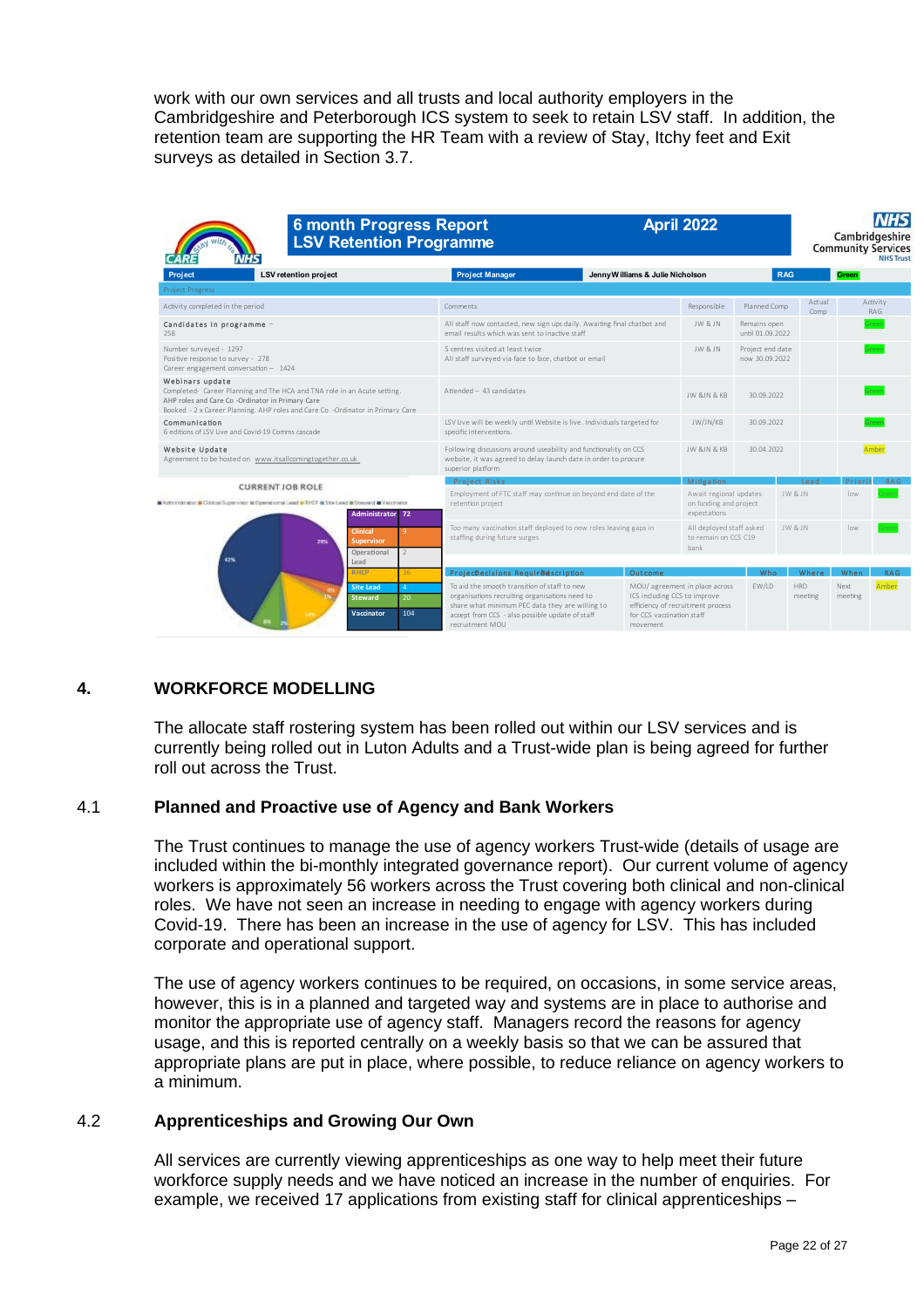nursing and AHP – in the last application round. AHP apprenticeships have become a particular focus with 2 staff members due to start an Occupational Therapy apprenticeship in September 22 and 3 members of staff applying for a Speech and Language Apprenticeship also to start in September 2022.

Our apprenticeship numbers have continued to grow throughout the pandemic. Between April 2021 – March 2022 we had 31 new apprentice starts both clinical and non-clinical. The apprenticeship application process, tutor meetings and formal learning have moved online for the majority of our apprenticeships although some HEIs and training providers are now moving back to face-to-face learning.

Covering the study time required remains a key challenge and is a barrier to manager's supporting existing staff to undertake apprenticeships. A key challenge is that the levy cannot be used to support the time when an apprentice is undertaking study, and this leaves services short staffed. This will be reviewed as part of the work on developing strategic 3-5 year workforce plans for each service. Should apprenticeships be identified as a key supply route then we will need to consider investing more in providing cover for those undertaking the training.

New apprenticeships such as Customer Service Practitioner, Team Leaders and Coaching Professional have been launched within our Trust and we have taken part in system commissioned apprenticeship cohorts such as the Operational Manager and Senior Leader.

The Training and Education Team continue to investigate new apprenticeships and training providers that meet the training needs of individuals and support workforce plans. For example, we are soon to launch the Digital Citizen Apprenticeship to upskill those who use data as part of their role.

We are currently spending around 50% of our apprenticeship levy and we expect our usage to continue to grow. As part of the levy funding rules, we can choose to transfer up to 25% of our funds to pay for an apprenticeship at another employer. We are currently supporting 9 apprentices employed in primary care to undertake the apprenticeships through the levy transfer scheme. We will continue to assess levy transfer requests as we receive them and will choose to support when the request is supporting our local health systems.

The Trust supports staff to achieve a Level 1 or Level 2 Functional Skills qualification in English and/or Mathematics as this is a requirement for all apprenticeships. Staff can access functional skills classes through a range of local training providers, or a self-study option is now available using Basic and Key Skills Builder (BKSB) for assessment and learning and then Open Awards for the exams. This process is administered by the Training and Education Team and is funded by HEE until 2024.

The Trust has employed 7 young people through the Government's 'Kickstart' scheme. This scheme is for young people aged 16-24 who are at risk of long-term unemployment, the DWP funds the salary costs for newly created roles at 25 hours a week for 6 months. We have roles in Dental services, Dynamic Health, Bedfordshire Children's Services and Service Redesign. We have partnered with Cambridge Regional College to offer an employability course and access to a training platform. The young people will be supported to apply for suitable roles within CCS and/or the NHS to move into at the end of their Kickstart role.

The Training and Education team continue to support widening participation work to promote NHS careers through our group of NHS Ambassadors. The NHS Ambassadors have taken part in virtual mock interviews with Year 12 students, given careers talk to Year 9s and taken part in creating video content for Cambridgeshire and Peterborough Health and Care Academy. **See Appendix 8a.**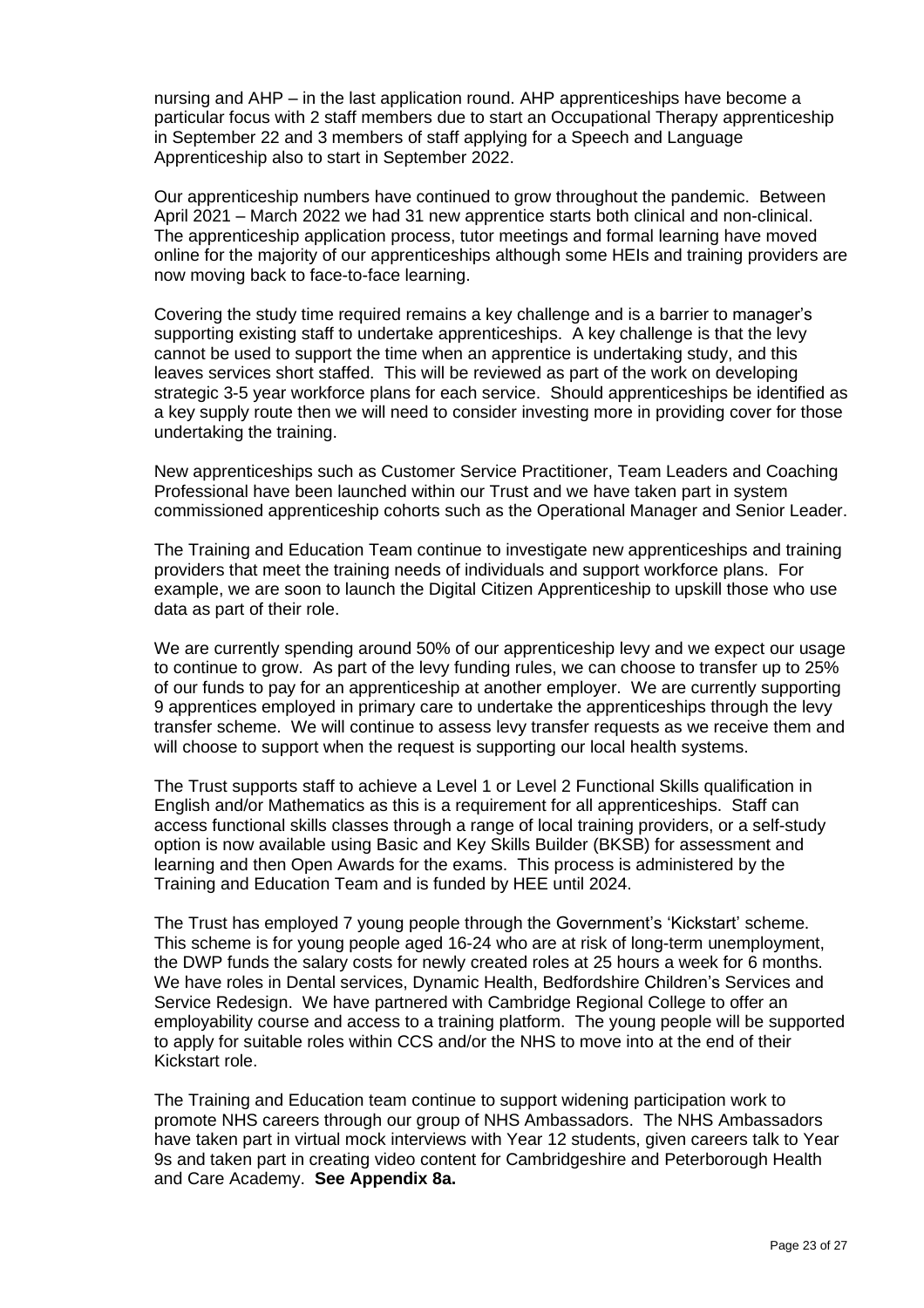Please see attached a plan for our school's work for this year at **Appendix 8b** and we are planning to support young people in special schools those with SENDs and those from disadvantaged backgrounds to introduce them to work in the NHS.

#### 4.2.1 Summary of Apprenticeships

The Trust currently has 57 staff undertaking apprenticeships. A Summary of Current Apprenticeships is attached at **Appendix 9.**

#### 4.2.1 Supporting Learners and working with Higher Education Institutions

Health care professionals undertaking training are the largest student group that come to the Trust. They are required to complete clinical placements alongside their academic learning and the Trust supports students with a quality learning environment as part of this. We have successfully attracted newly qualified staff to work for us based on their positive training experiences. The numbers of students offered placements (2021/22) is detailed in **Appendix 10.**

Clinical placement areas are now offering students more face-to face learning opportunities but are still also offering a blended approach fitting with their service delivery models. Student feedback is received from the National Education and Training Survey (NETS) as well as the HEIs we work with. This information includes what was positive for the students as well as what we could do better to support them on placement. The compliments and learning are shared with the services both locally if they are service specific and wider if more general where all areas can benefit. (see **Appendix 11** for student feedback and comments).

January 2022 brought in the new cohort of SCPHN students at Anglia Ruskin University for Cambridgeshire and Peterborough, Bedfordshire and Luton Healthy Child Programmes (HCP) and at the University of Suffolk for Norfolk HCP. These students started their course knowing they had the offer of a substantive post upon successful completion of their course.

Luton Adults were unable to recruit to their 4 HEE funded district nursing places this year, which is disappointing, however, work is underway with the service to identify what more could be done to attract individuals for next year's intake.

Children's Community Nursing across Bedfordshire, Luton and Cambridgeshire recruited 3 students (internal secondments) between them for the Specialist Practitioner Qualification and they started in September 2021 and January 2022.

Services are waiting for confirmation from HEE for the number of commissioned places they will be offered this year and Trust wide recruitment is planned to commence in June for a January start date.

Our Practice Education Facilitator (PEF) has developed the role over the last 6 months with a focus on clinical placement expansion. The PEF has updated and improved the delivery of the training offered to nursing practice supervisors and assessors, delivering an online learning package through teams to enable those attending to benefit from group work and sharing experiences relating to working with students. The PEF has also developed the updates delivered to nursing staff and this has been successful with the number of attendees increasing from 8-15 per session (with a waiting list) and the number of sessions delivered increased from once a month to 1-2 times per week.

The PEF has directly supported student nurses as an assessor in areas where the service was challenged and would have struggled to meet the students' learning needs, and this has enabled some areas to increase the numbers of students they could accommodate.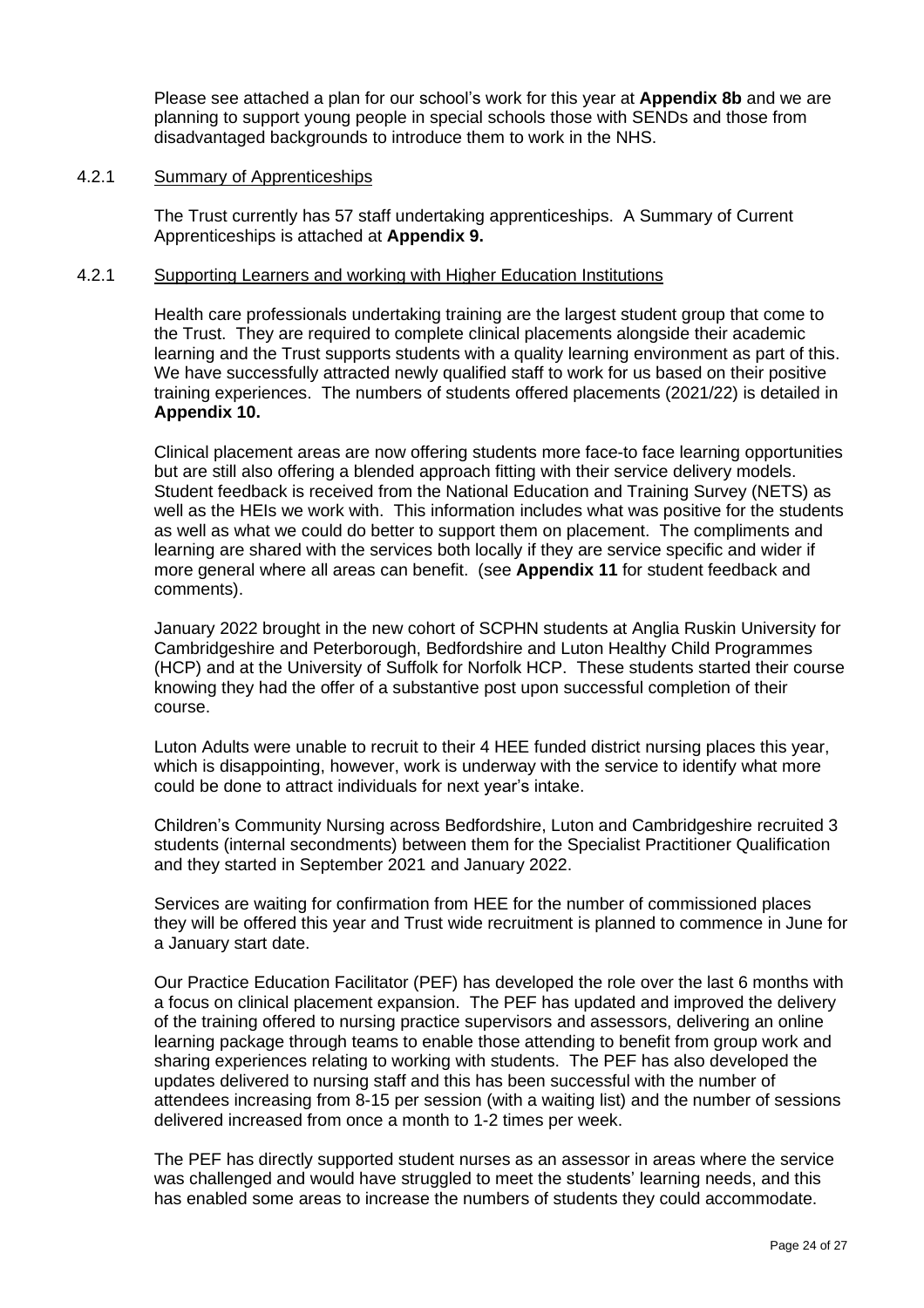An important aspect of the PEFs work has been clinical placement expansion and she has supported services to think creatively about how they can continue to offer high quality learning environments to increased numbers of students. The PEF has led on pilots for this approach with both nursing and therapy services and is involved in the evaluation of these projects to develop how this can be shared across more services. This has led to Cambridgeshire HCP being able to support 20 child field students at one time and Cambridgeshire speech and language therapy service doubling the number of students they could support. These pilots were a success as they utilised a blend of face-to-face contact with the teams, virtual learning, peer learning and workshops. This work is being formally evaluated by Anglia Ruskin University and the University of Bedfordshire with a view to being possibly being published.

Our PEF and one of Clinical Educator and Placement Leads are working together to develop an online learning platform for students to access. They have also developed a corporate placement with the Quality team which has received positive feedback. Numbers have been limited to 4 students initially, but it is hoped this will be increased and be opened out to AHP students as well as nursing students.

We continue to explore return to practice for nurses and AHP professionals and hope to employ the first return to practice nurses in our Healthy Child Program services later this year using the employer led model. This involves recruiting professionals whose registration with the NMC or HCPC has lapsed, employing them on a band 3 whilst they are supported to complete their governing bodies return to practice requirements and they are guaranteed a substantive post upon successful activation of their registration with the governing body.

| <b>HEI</b>                        | <b>COURSE</b>                                                   |
|-----------------------------------|-----------------------------------------------------------------|
| UNIVERSITY OF BEDFORDSHIRE (UOB)  | <b>Pre-Registration Nursing</b>                                 |
|                                   | <b>Nursing Associate</b>                                        |
| ANGLIA RUSKIN UNIVERSITY (ARU)    | <b>Pre-Registration Nursing</b>                                 |
|                                   | PGDip Specialist Community Public Health Nursing (Health        |
|                                   | Visitor / School Nurse)                                         |
|                                   | <b>Nursing Associate</b>                                        |
|                                   | Paramedic students                                              |
|                                   | Midwifery                                                       |
|                                   | Return to Nursing (all NMC fields)                              |
| UNIVERSITY OF EAST ANGLIA (UEA)   | <b>Pre-Registration Nursing</b>                                 |
|                                   | Speech & Language Therapy                                       |
|                                   | <b>Occupational Therapy</b><br>Physiotherapy                    |
|                                   | Psychology                                                      |
|                                   |                                                                 |
| UNIVERSITY OF SUFFOLK (UOS)       | PGDip Specialist Community Public Health Nursing (Health        |
|                                   | Visitor / School Nurse)                                         |
|                                   | Midwifery                                                       |
| <b>UNIVERSITY OF ESSEX (UOE)</b>  | Speech & Language Therapy                                       |
|                                   | Occupational Therapy<br>Physiotherapy                           |
| UNIVERSITY OF NORTHAMPTON (UON)   | Orthoptic students                                              |
|                                   | <b>Occupational Therapy</b>                                     |
|                                   | Physiotherapy                                                   |
|                                   | PROPOSED - Specialist Community Public Health Nursing           |
|                                   | (Health Visitor / School Nurse)                                 |
| UNIVERSITY OF HERTFORDSHIRE (UOH) | Physiotherapy                                                   |
|                                   | Dietetic students                                               |
|                                   | PGDip Specialist Community Public Health Nursing (Health        |
|                                   | Visitor / School Nurse)                                         |
|                                   | <b>PGDip Specialist Practitioner Community District Nursing</b> |
| UNIVERSITY OF SHEFFIELD           | Orthoptic students                                              |

Due to our diverse portfolio of services the Trust works with a number of different institutions as detailed below: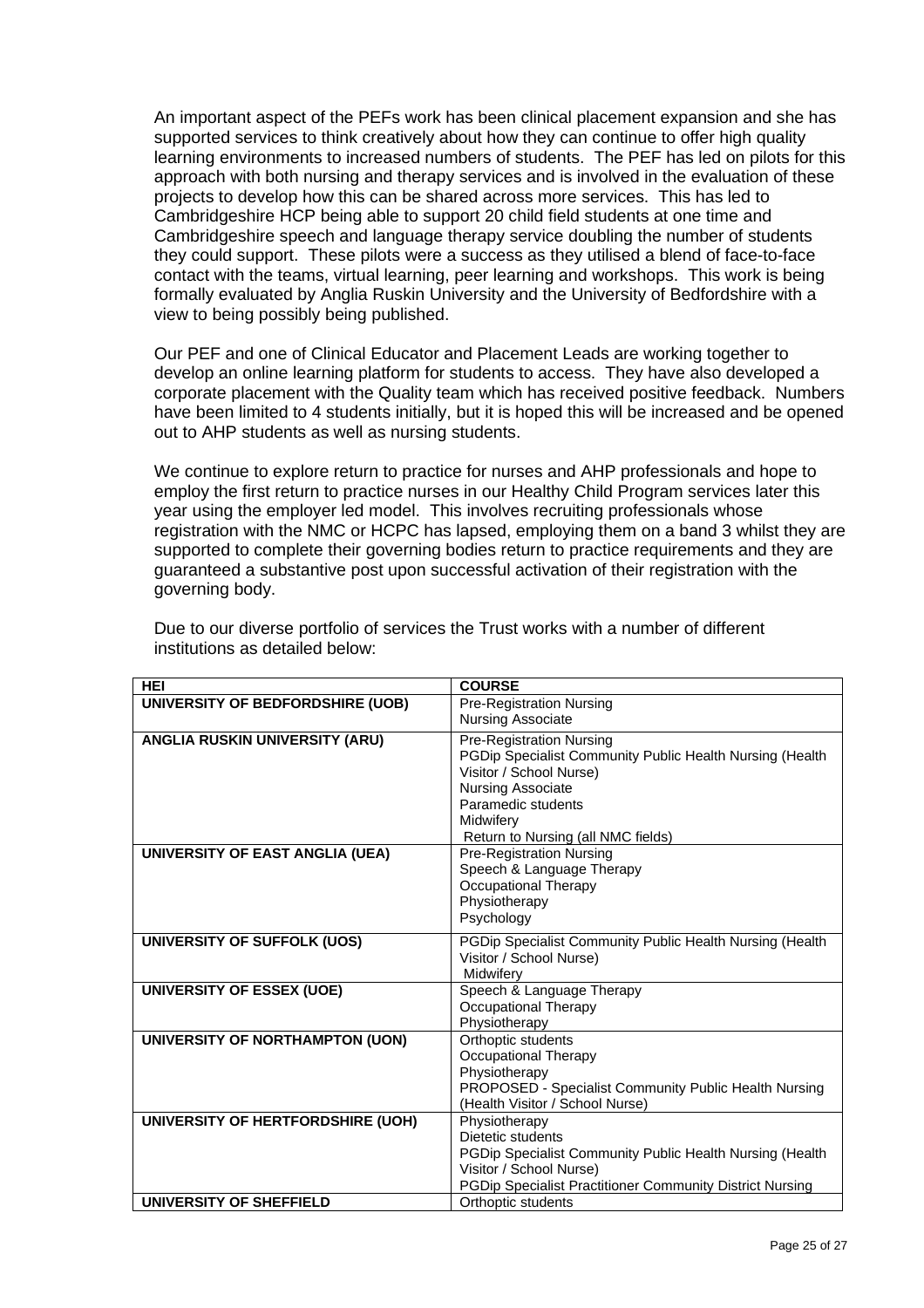| University of West England (Bristol) | Return to Practice - Specialist Community Public Health<br>Nursing (Health Visitor / School Nurse) |  |  |
|--------------------------------------|----------------------------------------------------------------------------------------------------|--|--|
| University of Brighton               | Return to Practice - Specialist Community Public Health<br>Nursing (Health Visitor / School Nurse) |  |  |

The Trust engages in three Nursing Associate Partnerships aligned with ICS/STPs:

- Bedfordshire Nursing Associate Partnership Board (NAPB) BLMK;
- Cambridgeshire & Peterborough Nursing Associate Partnership Board (CAPNAP);
- Norfolk and Waveney Nursing Associate Partnership Board.

#### 4.3 **Collaborative Leadership Development Activities with Service Redesign and Organisational Development Leads**

The following activities have taken place since April 2021 or are planned to take place:

| <b>Team or Service</b>                                                                                                                                                  | Aim                                                                                                                                                                                                                                                                                                                                                                                                                                                                                   | <b>Numbers</b><br><b>Supported</b> | Ongoing /<br>completed                                                                                                             |
|-------------------------------------------------------------------------------------------------------------------------------------------------------------------------|---------------------------------------------------------------------------------------------------------------------------------------------------------------------------------------------------------------------------------------------------------------------------------------------------------------------------------------------------------------------------------------------------------------------------------------------------------------------------------------|------------------------------------|------------------------------------------------------------------------------------------------------------------------------------|
| Beds and Luton CYP<br>Senior Leaders Action<br>Learning Set                                                                                                             | A programme of ongoing action learning sets<br>that provide a collaborative environment for<br>senior leaders to reflect on building a culture of<br>leading and engaging teams to achieve service<br>objectives that supports service improvement.                                                                                                                                                                                                                                   | 15                                 | Complete                                                                                                                           |
| Beds and Luton CYP,<br>Admin Leads Development<br>Programme                                                                                                             | A programme to provide leadership<br>development for Admin Leads that supports<br>service objectives to -<br>Develop a cohesive and effective admin<br>leadership team that works collaboratively with<br>their aligned administration and clinical service<br>teams to deliver safe, effective, high quality<br>patient care.<br>Contribute to the overall development of an<br>integrated Beds and Luton CYP service by<br>working collaboratively across administrations<br>teams. | 21                                 | Main<br>programme<br>with Admin<br>Leads<br>complete<br>Further als<br>with Admin<br>Service Sr<br>Leads to<br>complete in<br>June |
| Co-Production Leads<br>Development Programme                                                                                                                            | A programme of action learning sets designed to<br>consider the role of Co-Production Leads in<br>leading and influencing the development and<br>effective implementation of co-production across<br>CCS.                                                                                                                                                                                                                                                                             | 6                                  | Main<br>programme<br>completed -<br>biannual<br>sessions on-<br>going                                                              |
| <b>Public and Patient</b><br>Involvement, developing a<br>vision and strategy (Chief<br>Nurse)                                                                          | Support stakeholders to reflect, review and<br>identify key themes that contribute to the next 3-<br>year PPI vision and strategy                                                                                                                                                                                                                                                                                                                                                     | 18                                 | Complete                                                                                                                           |
| Luton Adults Development<br>Programme (co-facilitated<br>with OD and System-wide<br>development)                                                                        | A programme for service leads to consider how<br>a culture can be created where staff are trusted,<br>engaged, and empowered to deliver high quality<br>care and explore their role as leaders in creating<br>this                                                                                                                                                                                                                                                                    | 18                                 | Programme<br>paused by<br>winter Covid<br>progr                                                                                    |
| CP CYP Team Leads<br>Development Programme -<br>this is part of a<br>comprehensive practical<br>management skills, service<br>improvement and<br>leadership development | Build on previous leadership development<br>programme to -<br>Create a culture of trust, engagement and<br>empowerment                                                                                                                                                                                                                                                                                                                                                                | 53                                 | On-going<br>until June                                                                                                             |